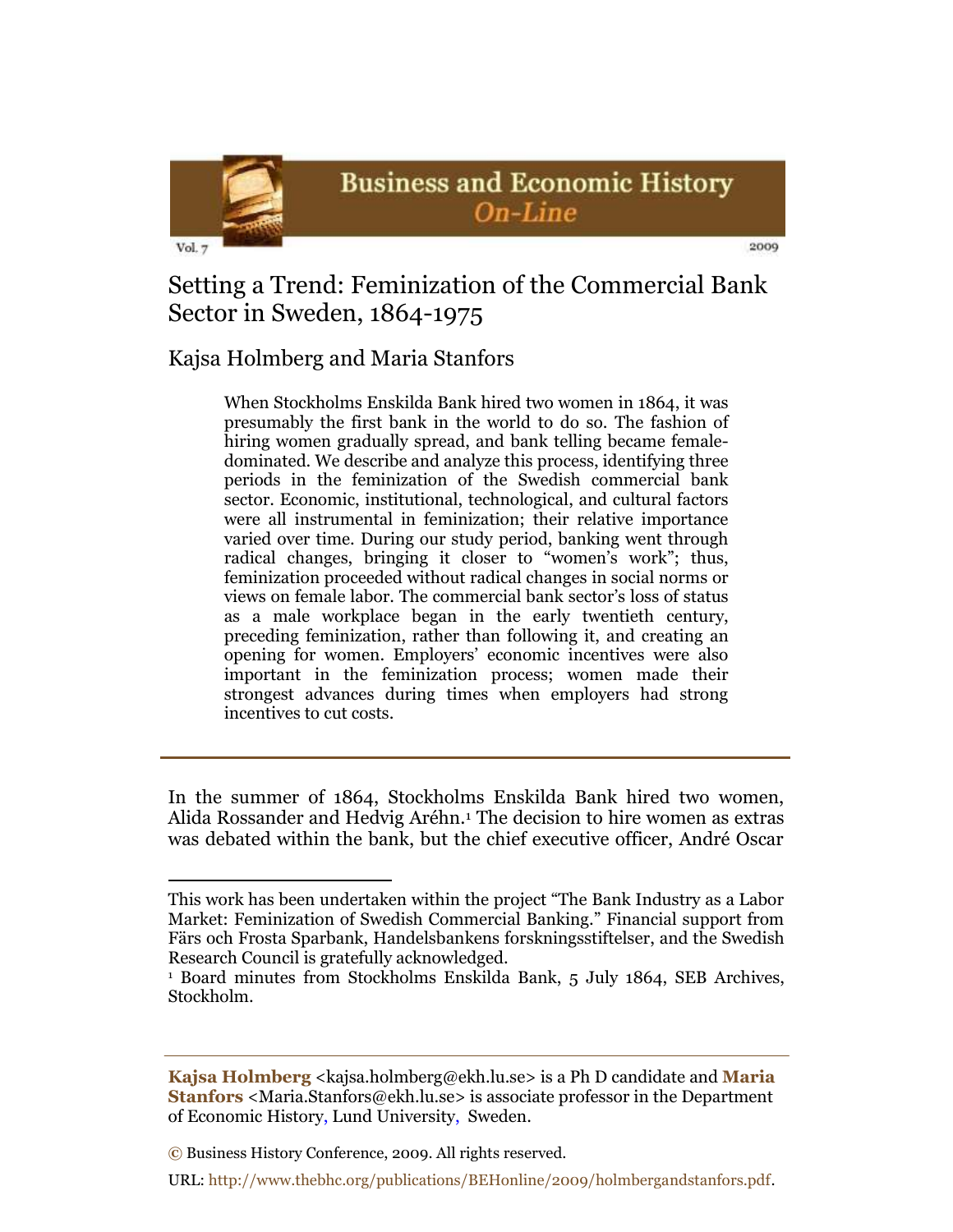Wallenberg, was a true liberal and, for that time, a strong believer in the competence and equal standing of men and women. In a remembrance of his late father, Knut Agathon Wallenberg describes André Oscar as a progressive man who not only founded the bank, but also introduced the money order (*postremissväxel*) as a cost-efficient way of making payments in all parts of the country. His was the first bank in the world to hire women. Knut Agathon recounts a visit to Stockholm in the late 1870s of Crédit Lyonnais president Archild Content and his great surprise at finding women working in the bank. He supposedly stated that such a thing would never happen in France. With delight, Knut Agathon Wallenberg concludes this reminiscence: "Nowadays, the Crédit Lyonnais employs more than  $1,000$  women."<sup>2</sup>

Archival sources provide documentation that the decision to add only two females to an all-male staff was unconventional in a bank that boldly claims that it was the first to employ female bank tellers.<sup>3</sup> Little did the board members know that they were setting a trend that would become widespread, that bank-telling would feminize in the following century, and eventually become female-dominated.

The aftermath of the hiring decision in 1864 was that after nine months Alida Rossander and Hedvig Aréhn (the demoiselles, as they are called in the records) were given permanent positions in the bank.<sup>4</sup> Keeping these well-established co-workers was a simple, straightforward decision; apparently employing female staff was no longer problematic, because at the same board meeting another woman, Miss Wendela Schürer von Waldheim, was hired. The two female frontrunners followed different, yet for that time quite typical, career tracks. Rossander stayed loyal to the bank and worked there until her retirement an impressive three decades later, whereas Aréhn left her job after a few years to get married. Stockholm's Enskilda Bank became one of the most prominent financial institutions in Sweden, with close connections to the industries that were the backbone of Swedish industrialization.

As monetary transactions and paperwork related to private and commercial financial matters increased, the bank sector as a whole moved from exclusively hiring men for handling financial matters to a female-

<sup>2</sup> Statement on behalf of Knut Agathon Wallenberg from a motion picture commemorating the eighty-year anniversary of Stockholms Enskilda Bank in 1936*.*

<sup>3</sup> Board minutes from Stockholms Enskilda Bank, 2 July 1864. Stockholms Enskilda Bank was, however, not the first bank to hire women; only three weeks earlier a savings bank in Lund, Sweden, Sparbanken för Lunds Stad och Kringliggande Land (presently Sparbanken Finn), hired a woman; see *Sparbanken i Lund, 1833-1908: minnesskrift* [The Savings Bank in Lund, 1833- 1908: Memorial Publication] (Lund, 1933)*.* Stockholms Enskilda Bank can thus be said to be the first commercial bank to hire women.

<sup>4</sup> Board minutes from Stockholms Enskilda Bank, 6 April 1865.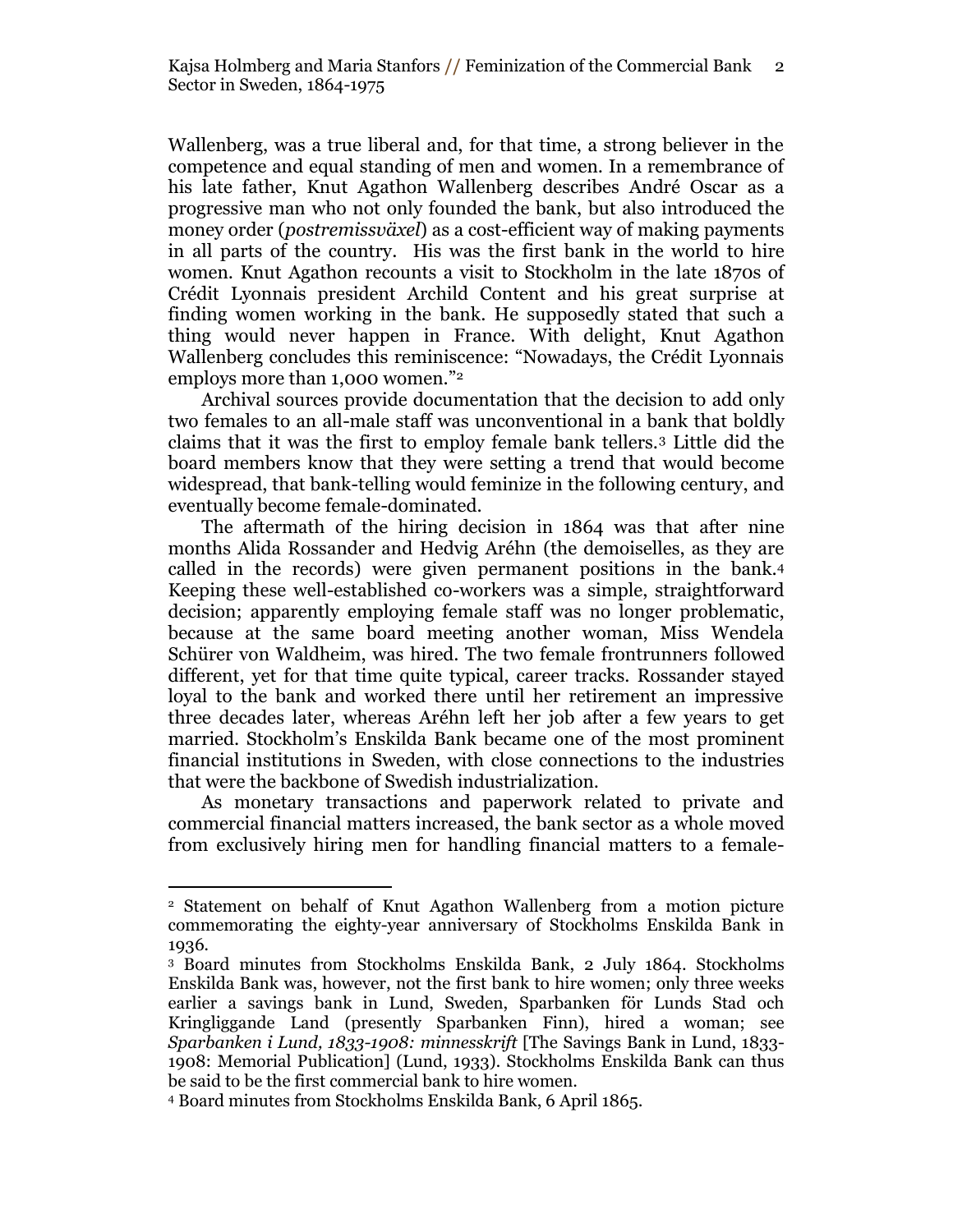dominated industry. Rossander and Aréhn thus opened the gate for women's employment in banks, although it was decades before it gradually became fashionable to hire women on a broader scale during the 1910s and after 1950.

The feminization of the Swedish commercial bank sector is an interesting and relevant research subject for several reasons. First, feminization was not an isolated issue, but an integral part of a massive societal transformation in the twentieth-century Western world, characterized by expansion of the tertiary sector and women's increasing labor force participation. Occupations as diverse as office clerk, teacher, pharmacist, and doctor underwent processes similar to the feminization of commercial banking. But, although feminization was a defining phenomenon of the 1900s, we know little about its causes and the course of events, even within the female-dominated service sector. Second, the commercial bank sector provides a revealing example because, though its role as financier of industry has been well researched, we have limited knowledge of the bank sector as a labor market. We consider this essay a first step in filling these gaps in our knowledge. Third, occupations do not choose to change gender composition; understanding past change is crucial to preparing for the future. The final chapter of the saga of the feminization of commercial banking is yet to be written. In 2006, Annika Falkengren became the first woman to reach a top executive position in one of Sweden's largest commercial banks, SEB, the present-day incarnation of Stockholms Enskilda Bank, where it all started 150 years before.

In describing the feminization process that followed Stockholms Enskilda Bank's 1864 hiring decision, we present a more complete, empirically sound picture of the macro-level feminization and the gradual closing of gender gaps in the work force and wages in the Swedish bank sector. We explore various explanations for feminization of the banking industry and investigate economic, institutional, and technological, as well as cultural, determinants of the feminization process.

The feminization of the Swedish commercial bank sector developed through three phases, peaking in the 1910s and 1960s, and declining during the decade of the 1920s. Economic, institutional, technological, and cultural factors interacted and were instrumental in feminization, varying over time in their relative importance. However, three key factors stand out. First, the character of bank work went through radical changes from the late nineteenth century to the early 1970s, gradually bringing it closer to what was traditionally considered women's work. Women's labor thus became an increasingly logical choice for bank employers, and feminization could proceed without radical changes in views of female labor or social norms. Second, the commercial bank sector suffered a loss of status as a workplace in the eyes of the male labor force beginning in the early twentieth century. This is significant, not only because it created a crucial opening for women to enter the sector, but also because our finding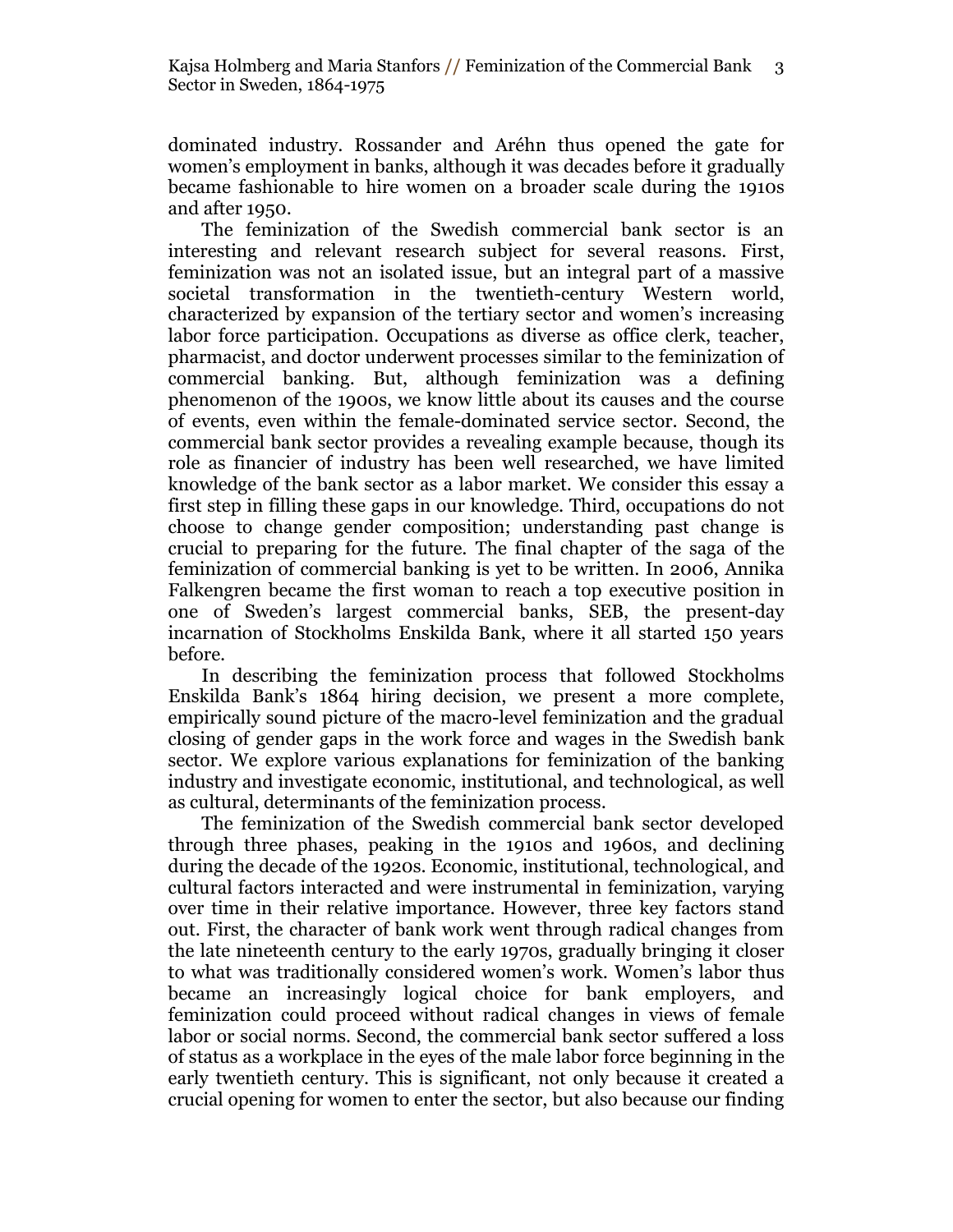that the loss of status preceded feminization, rather than followed it, is contrary to conventional wisdom. Third, we cannot ignore employers' economic incentives as an explanation for feminization. Although we have no proof, there are many indications that women made their strongest advances in the labor share during times when employers had strong incentives to cut costs and thus to hire cheaper female labor.

#### **Previous Research**

 $\overline{a}$ 

There are two main aspects to the concept of feminization. Quantitatively, it indicates a shift in the gender composition of an occupation, such that women make up an increasing share of the labor force. Qualitatively, feminization means a shift in the gender coding of occupational tasks from male to female. Feminization has a vertical dimension, in addition to a horizontal one, relating to the access and presence of women on different levels of the occupational hierarchy. An occupation can thus experience radical feminization of its lower strata in both quantitative and qualitative terms, but remain male-dominated at the top.

With the exception of a 2008 pilot study, there are no previous studies of the feminization of the Swedish bank sector from a labor market perspective.<sup>5</sup> In 1938, there was an official investigation of married women's right to gainful employment; and Ann-Marie Sellerberg briefly

<sup>5</sup> See Kajsa Holmberg, "Feminization of the Swedish Bank Sector, 1910-1939-What and Why?" (M.A. thesis, Lund University, 2008). Holmberg focuses on the development of feminization between 1910 and 1939, and investigates how the bank tellers' union experienced feminization and changes in the character of work during that period. Several case studies on feminization of occupations other than bank-telling have been done in a Swedish setting; see, for example, Mats Greiff, *Kontoristen: Från chefens högra hand till proletär* [The Clerk: From the Right Hand of the Boss to a Proletarian] (Lund, 1992); Christina Florin, *Kampen om katedern: Feminiserings- och professionaliseringsprocessen inom den svenska folkskolans lärarkår, 1860–1906* [The Fight for the Teacher's Desk: The Feminization and Professionalization Process within the Swedish Elementary School Faculty, 1860-1906] (Umeå, 1987); Margret Nordgren, *Läkarprofessionens feminisering: ett köns- och maktperspektiv* [The Feminization of the Medical Profession: A Gender and Power Perspective] (Stockholm, 2000); Maria Stanfors and Klas Öberg, *―Apotek som arbetsmarknad: institutionell förändring och feminisering av apotek i Sverige‖* [Pharmacies as a Labor Market: Institutional Change and Feminization of Pharmacies in Sweden], *Historisk tidskrift* 127, no. 2 ( 2007): 225-46; Ulla Wikander, *Kvinnors och mäns arbeten: Gustavsberg, 1880-1980* [Women's and Men's Work: Gustavsberg, 1880-1980] (Lund, 1988). Examples of studies on an even rarer process, masculinization, are Anders Ottosson, *Sjukgymnasten—vart tog han vägen?* [The Physiotherapist— Where Did He Go?] (Göteborg, 2005); Lena Sommestad, *Från mejerska till mejerist* [From Milkmaid to Dairyman] (Lund, 1992).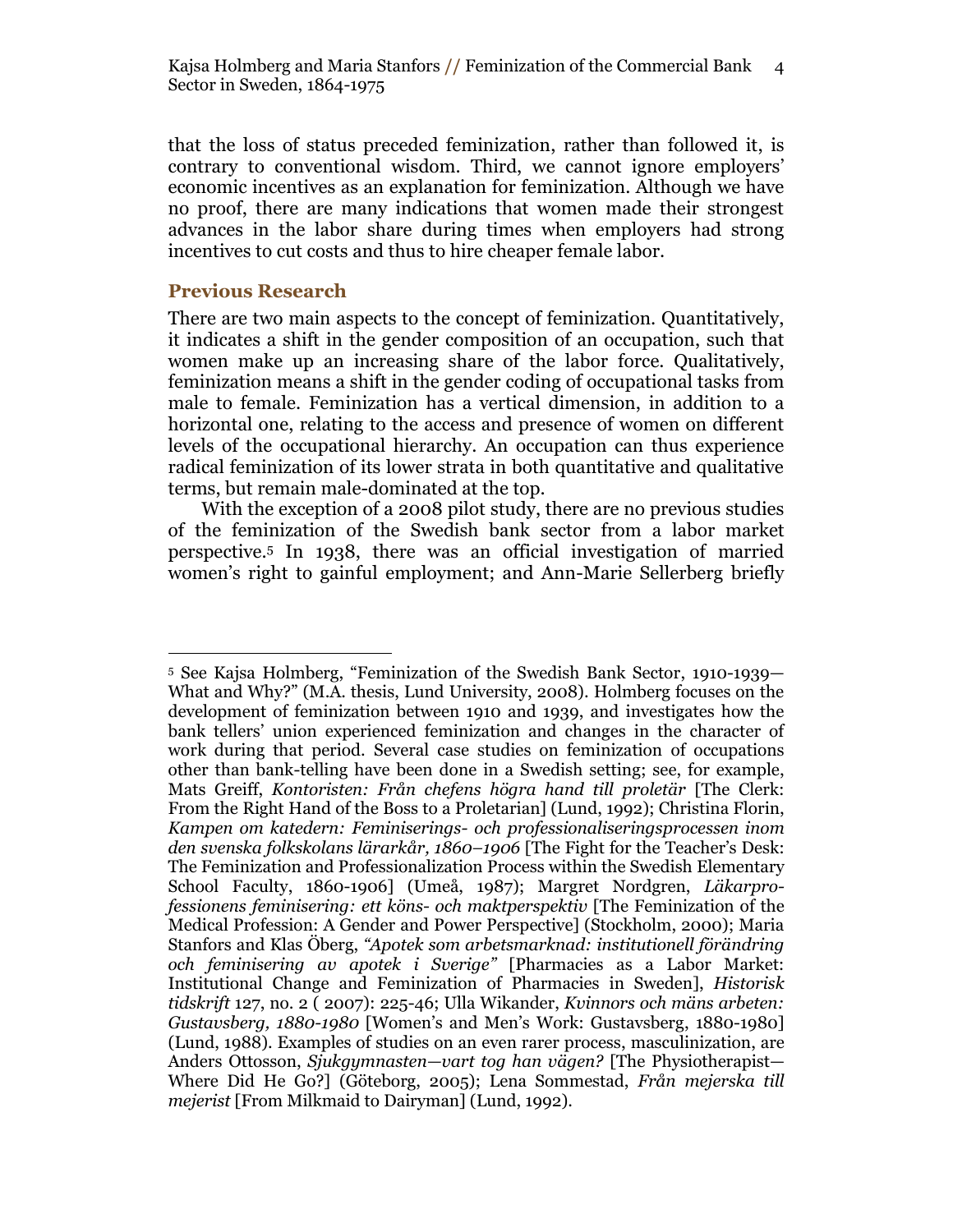touched on the phenomenon in 1973. <sup>6</sup> The development of feminization since the 1980s has been relatively more fully researched, primarily by sociologist Joan Acker.<sup>7</sup> However, in addition to covering a very limited period, Acker's work is focused on the effects of feminization on business organization, rather than on the causes and development of feminization itself.

The research on the Swedish bank sector, as such, is extensive. <sup>8</sup> One focus of this research has been on biographical historical accounts of particular banks. <sup>9</sup> Another focus has been on the banks' financial activities and their significance for the development of society in general and of industry in particular.<sup>10</sup> A common practice in these works is to note that

<sup>7</sup> See Joan Acker, "Hierarchies, Jobs, Bodies, a Theory of Gendered Organizations," in *The Social Construction of Gender*, ed. Judith L. Lorber and Susan A. Farrell (Newbury Park, Calif., 1990), 162-79; Joan Acker, "Thinking about Wages: The Gendered Wage Gap in Swedish Banks,‖ *Gender and Society* 5 (Sept. 1991): 390-407; Joan Acker, "The Gender Regime of Swedish Banks," Scandinavian *Journal of Management* 10, no. 2 ( 1994): 117-30.

<sup>8</sup> For an overview, see Tom Petersson, "Det svenska banksystemet, 1820-2005" [The Swedish Banking System, 1820-2005] in *Sverige–en ekonomisk och social historia* [Sweden–An Economic and Social History], ed. Susanna Hedenborg (Lund, 2006), 371-96.

<sup>9</sup> Karl-Gustaf Hildebrand, *I omvandlingens tjänst: Svenska Handelsbanken, 1871–*1955 [In the Service of Transformation: Svenska Handelsbanken, 1871- 1955] (Stockholm, 1971); Ragnhild Lundström, *Bank, industri, utlandsaffärer: Stockholms Enskilda Bank, 1910-1924* [Bank, Industry, Foreign Affairs: Stockholms Enskilda Bank, 1910-1924] (Stockholm, 1999); Håkan Lindgren, *Bank, investmentbolag, bankirfirma: Stockholms enskilda bank, 1924-1945*  [Bank, Investment Company, Banker Enterprise: Stockholms Enskilda Bank, 1924-1945] (Stockholm, 1988); Ulf Olsson, *Bank, familj och företagande: Stockholms enskilda bank, 1946–1971* [Bank, Family, Business Enterprise: Stockholms Enskilda Bank, 1946–1971] (Stockholm, 1986); Ulf Olsson, *I utvecklingens centrum: Skandinaviska enskilda banken och dess föregångare, 1856–1996* [In the Center of Development: Skandinaviska Enskilda Banken and Its Predecessors, 1856–1996] (Stockholm, 1997); Ernst Söderlund, *Skandinaviska banken i det svenska bankväsendets historia, 1864-1914*  [Skandinaviska banken in the History of the Swedish Banking System, 1864- 1914] (Stockholm, 1964); Ernst Söderlund, *Skandinaviska banken i det svenska bankväsendets historia, 1914-1939* [Skandinaviska banken the History of the Swedish Banking System, 1914-1939] (Stockholm, 1978).

<sup>10</sup> Sven Brisman, *De svenska affärsbankernas hundraåriga insats i vårt lands ekonomisk utveckling* [The Centennial Contribution of the Swedish Commercial

 $\overline{a}$ <sup>6</sup> Statens Offentliga Utredningar (hereafter SOU) [Swedish Government Official Reports] 47 (1938), *Betänkande angående gift kvinnas förvärvsarbete* [Report on the Married Woman's Right to Gainful Employment]; and Ann-Marie Sellerberg, *Kvinnorna på den svenska arbetsmarknaden under 1900-talet: En sociologisk analys av kvinnornas underordnade position i arbetslivet* [Women in the Swedish Labor Market during the Twentieth Century: A Sociological Analysis of Women's Subordinate Position in Working Life] (Lund, 1973).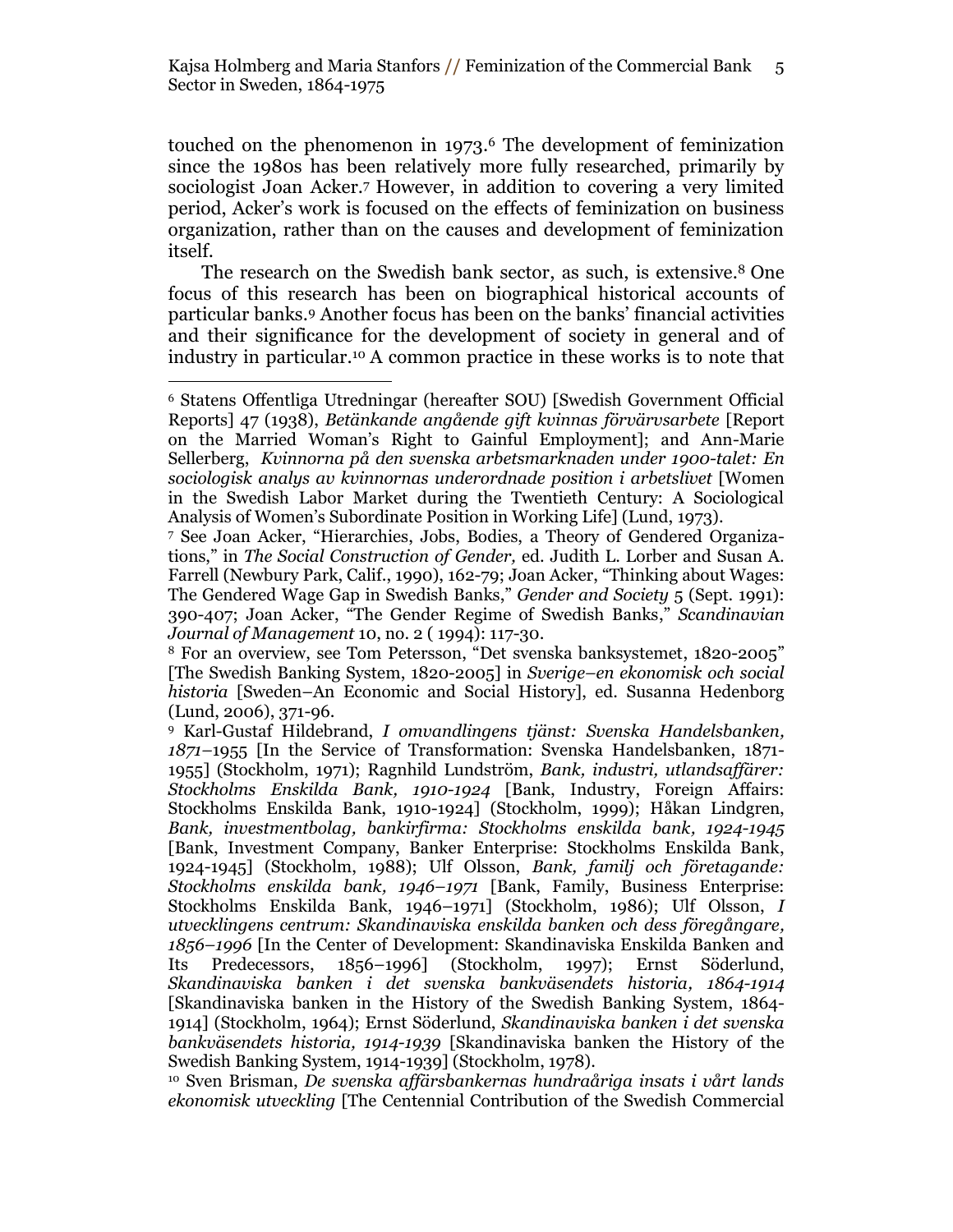feminization has taken place, but to assign it no greater interest or attention. While the past focus of Swedish bank research may, in part, have been influenced by the distribution of readily available statistical data, it is impossible to escape the view that industry, money, and technology have been deemed more interesting than the actual people involved. We share a different perspective.

On an international level, there is a vast research literature on occupational sex segregation and, to a lesser extent, on female inroads into a number of professions, from pottery, to administration, to pharmacy, in several Western countries.<sup>11</sup> Claudia Goldin and Elyce Rotella are prominent proponents of this research, which has largely taken the form of case studies, and includes some studies on banking.<sup>12</sup> However,

Banks to Our Country's Economic Development] (Stockholm, 1930); Torsten Gårdlund, *Svensk industrifinansiering under genombrottsskedet, 1830–1913* [Swedish Industrial Funding during the Breakthrough Years, 1830-1913] (Stockholm, 1947); Arthur Montgomery, "Affärsbankerna i Sveriges ekonomiska historia, 1880-1955" [The Commercial Banks in the Economic History of Sweden, 1880-1955], in Svenska Bankföreningen, *Bankerna och samhället* [The Banks and Society], ed. Lars-Erik Thunholm (Stockholm, 1955), 65-71; Mats Larsson and Håkan Lindgren, "Risktagandets gränser: Utvecklingen av det svenska bankväsendet, 1850-1980‖ [The Limits to Risk-taking: The Development of the Swedish Banking System, 1850-1980], in *Bankmarknader i förvandling* [Bank Markets in Transformation], ed. Carl G. Thunman and Kent Eriksson (Lund, 1990), 139-74; Mats Larsson, *Aktörer, marknader och regleringar: Sveriges finansiella system under 1900-talet* [Actors, Markets and Regulations: The Financial System of Sweden during the 20th Century] (Uppsala, 1993); Lindgren, *Bank, investmentbolag, bankirfirma*; Ingemar Nygren, *Från Stockholms Banco till Citibank: Svensk kreditmarknad under 325 år* [From Stockholm's Banco to Citibank: Swedish Credit Market during 325 years] (Stockholm, 1985).

<sup>11</sup> See works by Barbara Reskin; for example, Barbara Reskin and Patricia Roos, *Job Queues, Gender Queues: Explaining Women's Inroads into Male Occupations* (Philadelphia, Pa., 1990).

<sup>12</sup> Claudia Goldin, *Understanding the Gender Gap: An Economic History of American Women* (New York, 1990); Elyce Rotella, *From Home to Office: U.S. Women at Work, 1870-1930* (Ann Arbor, Mich., 1981); Chloe E. Bird, "High Finance, Small Change: Women's Increased Representation in Bank Management,‖ in Reskin and Roos, *Job Queues, Gender Queues*, 145-66; Michel Crozier, *The World of the Office Worker* (Chicago, Ill., 1971); Brian L. Rich, ―Explaining Feminization in the U.S. Banking Industry, 1940–1980: Human Capital, Dual Labor Markets or Gender Queuing?‖ *Sociological Perspectives* 38, no. 3 (1995): 357-80; Andrew J. Seltzer and Jeff Frank, "Female Salaries and Careers in the British Banking Industry, 1915-1941," unpub. paper, Department of Economics, Royal Holloway, University of London (2007); Myra H. Strober, ‖Toward a Theory of Occupational Sex Segregation,‖ in *Sex Segregation in the Workplace: Trends, Explanations, Remedies,* ed. Barbara Reskin (Washington. D.C., 1984), 144-56; Myra H. Strober and Carolyn Arnold, "The Dynamics of Occupational Segregation among Bank Tellers," in *Gender in the Workplace*, ed.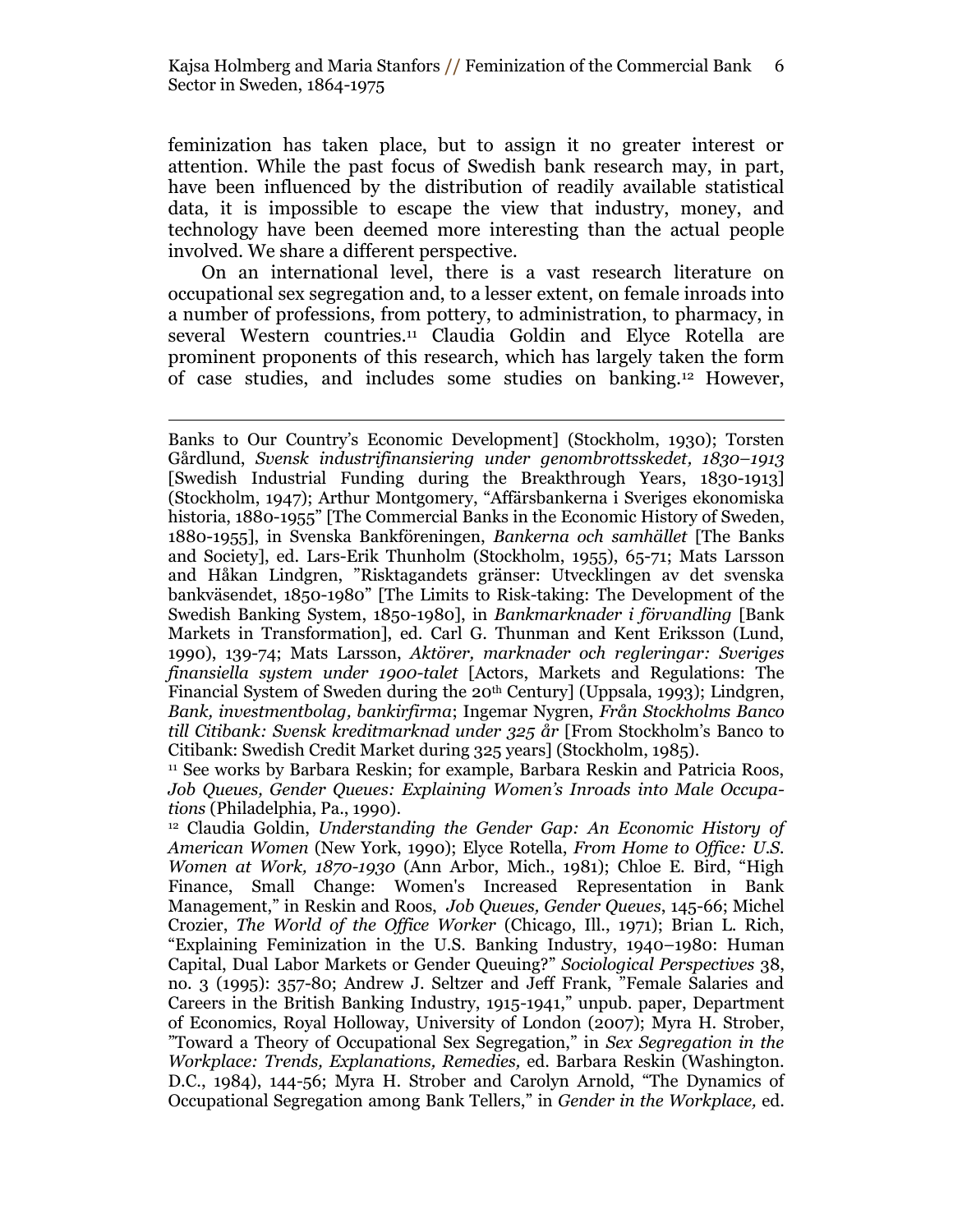researchers of female inroads into new occupations often focus exclusively on the women and their experiences, side-tracking the issue of how the process impacts the men in the workplace and thus, most importantly, gender relations and the overall organization of work. Further, even with the compiled findings from this research, "relatively little is known about the factors associated with the changing sex composition of occupations."<sup>13</sup>

#### **Data**

 $\overline{a}$ 

In investigating the development and potential causes of the feminization of Swedish commercial banks, the availability of data on employment, wages, and the physical structure of the sector is key. Until now, available quantitative data of this kind unfortunately have been limited and of poor quality. The lack of data is in itself informative; it is hardly a coincidence that there are no detailed records of women in the Swedish bank sector well into the twentieth century. This problem of insufficient data has to be overcome, however.

In the case of wages and employment, official statistics do not offer sector-specific, gender-differentiated data until 1950. Census material, the common data source for more historically oriented studies, is first available in 1910, and then only at ten-year intervals. This may obscure crucial fluctuations in female labor and wage shares and also makes their development harder to interpret. Further, the figures provided are only for all types of finance and insurance combined. Because credit institutions like savings banks and agricultural mortgage societies followed quite different management principles and development trajectories than the commercial banks, it is highly likely that the development of feminization was not uniform across different types of banks. Thus, to rely on the readily available data would leave us with a partial, imprecise, and potentially skewed picture of the development of feminization in commercial banking.

Our solution to the problem of employment data has been to compile disaggregated data from *Sveriges Bankmatrikel* (the bank matriculation register of Sweden), a full register of all personnel in the Swedish bank sector issued approximately every fifth year since 1886. By counting each individual employee, year after year and bank by bank, we have been able to create our own commercial bank–specific, gender-differentiated employment series for the period from 1886 to 1951, supplementing the official statistical data from 1950 onward. <sup>14</sup> Unfortunately, the matricula-

Clair Brown and Joseph Pechman (Washington D.C., 1987), 107-48; and Janne Tienari, "The First Wave Washed Up on Shore: Reform, Feminization and Gender Resegregation,‖ *Gender, Work and Organization* 6 (Jan. 1999): 1-19. <sup>13</sup> Reskin and Roos, *Job Queues, Gender Queues*, 15.

<sup>14</sup> Due to data availability, we are able to cover only administrative staff, not janitors, errand boys, or other blue-collar staff in the commercial banks. Because female employees of this kind were very rare, they were left out of many public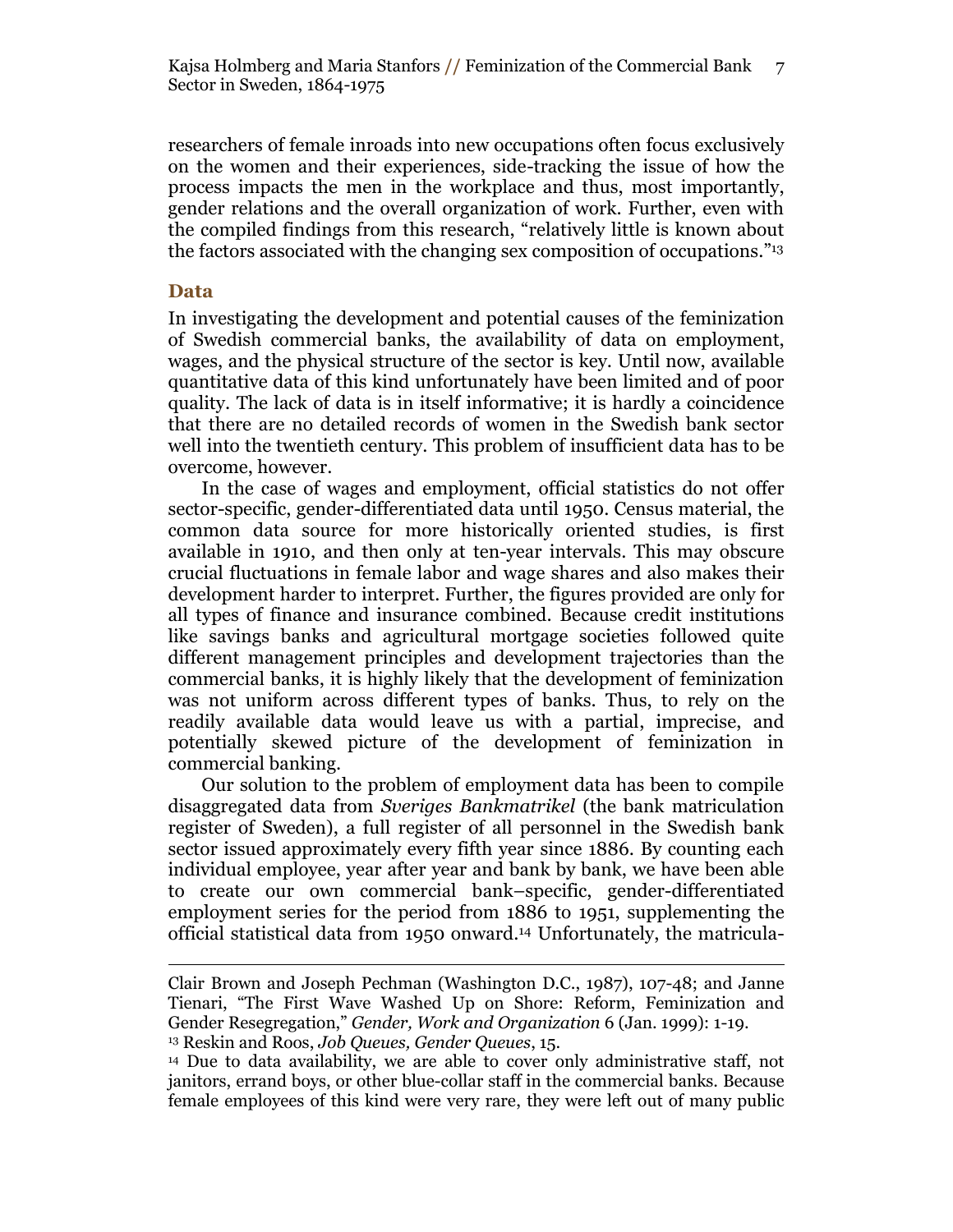tion registers do not provide information on wages. Instead, we have chosen to extend the series from 1950 with aggregate sector data from all types of banking from Statistics Sweden. These records begin in 1913, and when they can be compared to the commercial bank–specific figures from 1950, the trends are very similar.<sup>15</sup> Although this is no guarantee of a similar consistency in the past, we find it plausible to assume that aggregate bank-sector data can at least serve as an indicator of the wage development in commercial banking during the early twentieth century.

For information on the physical structure of the Swedish bank sector, official statistics are available from 1910 onward. For the period before 1910, data on the new establishments, mergers, and liquidations of commercial banks have been collected on an individual company basis, tracing each bank from the year it opened to when it closed. For this purpose we have used a variety of sources such as the aforementioned matriculation registers, old address calendars, contemporary encyclopedias, and secondary sources on specific banks and Swedish banking at large.

In sum, our efforts with the compilation of disaggregated micro data have resulted in a bank-, age-, title-, and gender-differentiated macro-level series on employment for the entire Swedish commercial bank sector since 1886, something that previously has been available only for the period since 1950. We have constructed a complete time series covering the turnover of actual bank companies from the opening of the first Swedish commercial bank in 1831 to 1975, previously compiled only from the 1910s. Wage data extend from 1913. Add to that is a broad selection of qualitative sources, including the union periodical *Bankvärlden*, contemporary press clippings, board protocols, bank and union retrospectives and celebratory publications, and secondary accounts of the development in the Swedish commercial bank sector. Thus, we have rich, high-quality data that have been largely unexplored.

## **Background: Development of the Swedish Commercial Bank Sector**

 $\overline{a}$ 

During the decades following the opening of the first Swedish commercial bank in 1831, banks based their business almost exclusively on the issuance of banknotes. Over the years, customer deposits and outward

records. Further, the matriculation registers contain only white-collar staff. It should also be noted that the statistics from 1950 do not include executive staff, and inconsistency in the use of professional titles across banks and time has made a similar separation in the matriculation data impossible at this point. The series for 1886 to 1950 thus includes all employees, making it slightly disjointed from its counterpart in 1951.

<sup>&</sup>lt;sup>15</sup> We are without data for the period before 1913, because investigation of each bank's private archive is the only way to collect such information; this has been deemed a practical impossibility for now.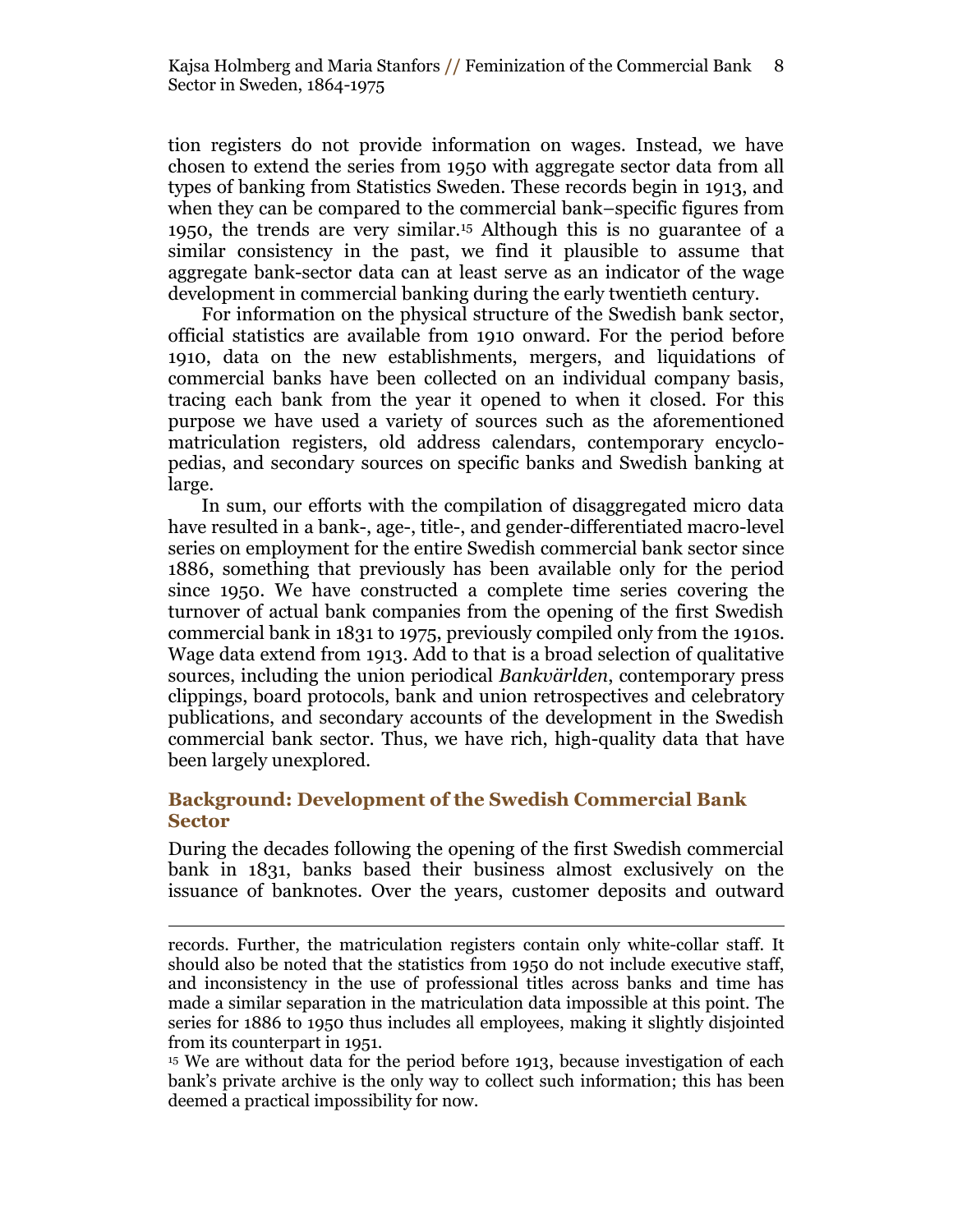lending increased in volume and importance. By the early 1880s, the banks had found their role as financiers of a beckoning Swedish industry.

The transition from issuing banknotes to the service of industry constituted the first great shift in the orientation of Swedish commercial banks, and it was aided by institutional change. In 1864, Skandinaviska Kreditaktiebolaget became the first commercial bank to open in the form of a joint-stock company, without the right to issue banknotes. For this bank, and its many followers, inward lending was the only way to acquire working capital. Simultaneously, the old commercial banks operated under a real and growing threat of having their issuing privileges removed. Beginning in the 1880s, restrictions were gradually put into place, until a full prohibition against issuing banknotes by private banks was enforced in 1903. The institutional incentives for the banks to engage in deposits and lending were thus increasingly strengthened throughout the nineteenth century. With savings banks oriented toward the public and big money found in booming business, a strong bond was formed between the commercial banks and industry.<sup>16</sup>

Driven by the boom in Swedish industry, the commercial bank sector experienced strong growth from the 1890s until the postwar recession of the 1920s. The expansion proceeded at an increasingly rapid pace, and manifested itself in the volume of financial activities and the number of bank companies, their geographical coverage, and their staff size. This development peaked in the late 1910s; heightened by wartime inflation, both deposits and turnover skyrocketed, while the wage share of profits fell. The result was record-high profits and unparalleled growth, both in the size of the sector's labor force and in the office grid.

Figure 1 shows the development in the number of commercial bank companies and offices between 1864 and 1975, and Figure 2 shows the number of newly opened and closed commercial banks between 1831 and 1975. The sharp increase in the number of offices during the 1910s was an expression of intense competition among the commercial banks. A thriving Swedish industry demanded that banks have ever-larger financial muscles; that, coupled with the possibility of enormous profits, created a cutthroat fight over market share. The outcome was a multitude of fusions and takeovers, which by the end of the decade had reduced the number of banks from an all-time high of eighty-four in 1908, to fewer than half as many, but of a previously unimaginable size.<sup>17</sup>

<sup>16</sup> Lars-Erik Thunholm, *Svenskt Kreditväsen* [The Swedish Credit System] (Stockholm, 1989).

<sup>17</sup> Lindgren, *Bank, investmentbolag, bankirfirma*; Gunnar Palmquist, *Segrande samverkan*: *historik till Svenska Bankmannaförbundets 75-årsjubileum*  [Winning Co-operation: History for the 75-Year Jubilee of the Swedish Bank Tellers' Union] (Falköping, 1962); Söderlund, *Skandinaviska banken i det svenska bankväsendets historia, 1914-1939*.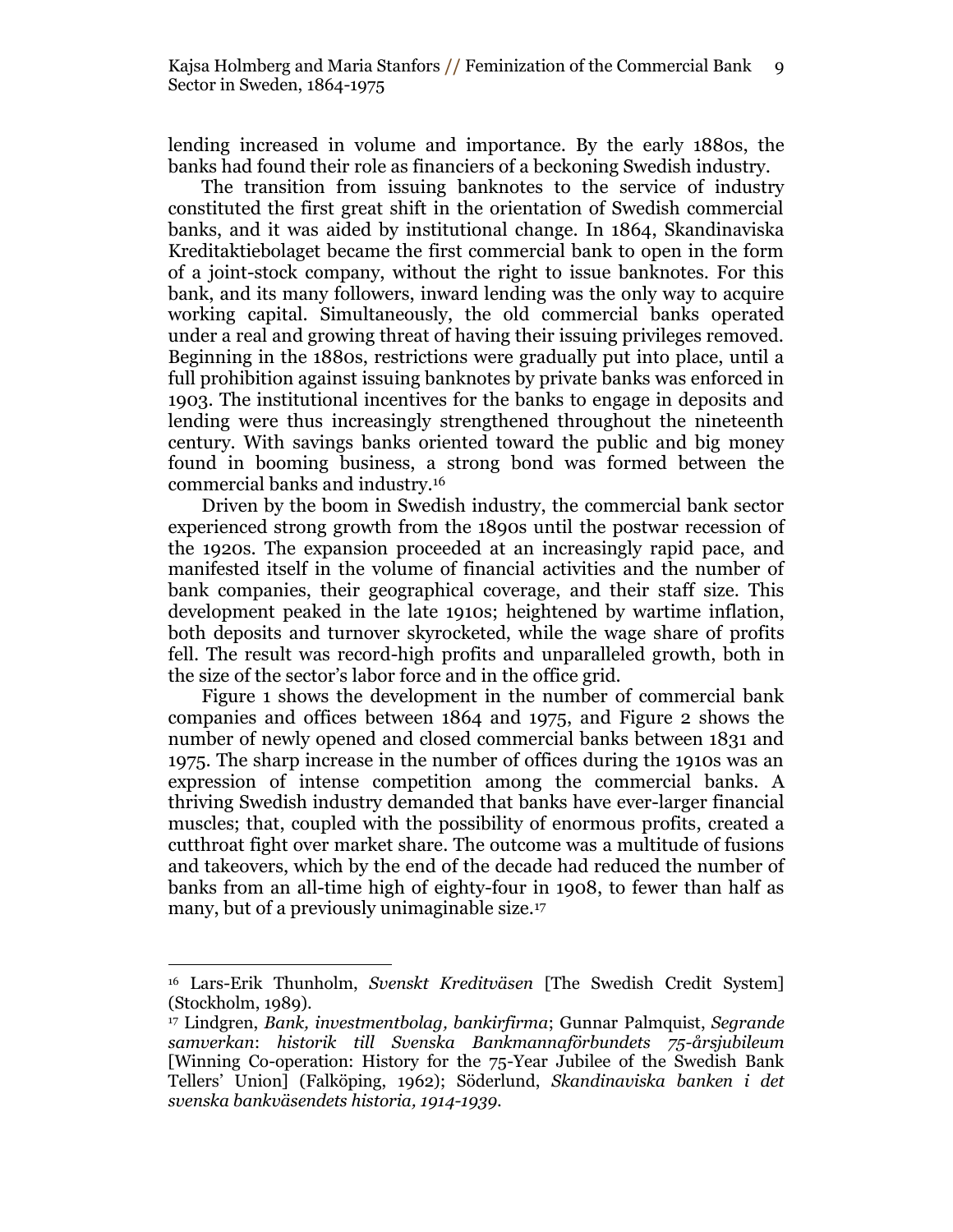

FIGURE 1 Number of Commercial Banks and Offices, 1831-1975

*Sources*: *Sveriges Bankmatrikel* [Bank Matriculation Register of Sweden] (Stockholm, 1886-1951); *Adresskalender för Stockholms Stad* [Directory for the City of Stockholm] (1880-1910); *Nordisk Familjebok* [Nordic Family Book] (1907); *Svensk Rikskalender* [Swedish State Calender] (1908); Sven Brisman, *Sveriges Affärsbanker—grundläggningstiden* [Sweden's Commercial Banks— The Foundation Period] (Stockholm, 1924); Brisman, *Sveriges Affärsbanker utvecklingstiden* [Sweden's Commercial Banks*—*The Development Period] (Stockholm, 1934); Söderlund, *Skandinaviska banken i det svenska bankväsendets historia, 1864-1914*; Sveriges Officiella Statistik (hereafter SOS) [Official Statistics of Sweden], *Uppgifter om bankerna* [Information about the Banks] (Stockholm, 1912-1967); SOS, *Bankerna* [The Banks] (Stockholm, 1968- 1976).

The concentration of the bank sector enabled a shift to large-scale production. Under the contemporary influence of scientific management and advances in office technology such as carbon paper and the typewriter, work was mechanized and standardized, with labor reorganized accordingly. The catch phrase of the era was rationalization, and every detail of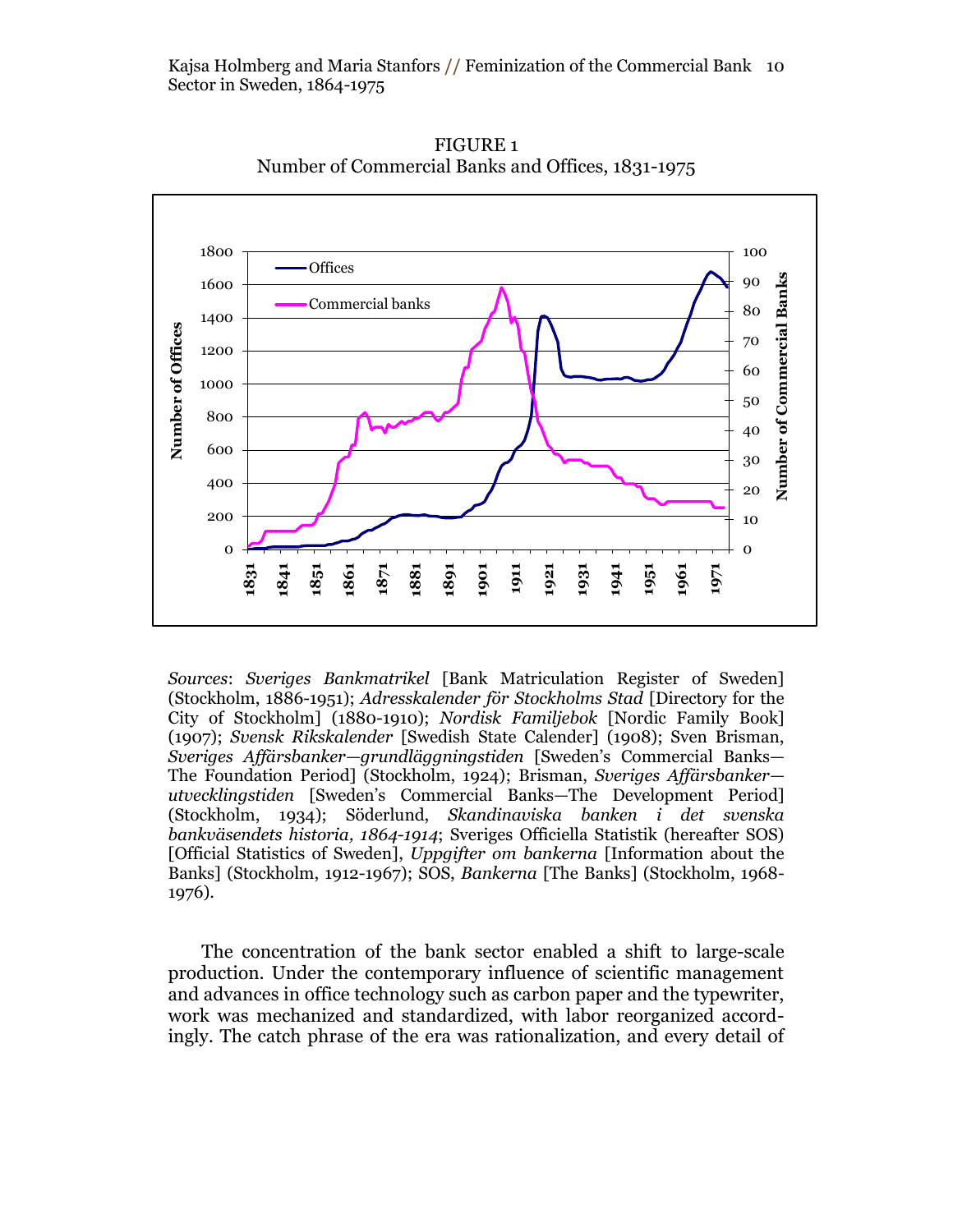Kajsa Holmberg and Maria Stanfors **//** Feminization of the Commercial Bank 11 Sector in Sweden, 1864-1975

bank work became subject to an increasing amount of bureaucracy and specialization.<sup>18</sup>



FIGURE 2 Number of Opened and Closed Commercial Banks, 1831-1975

*Source*: *Sveriges Bankmatrikel* (1886–1951); *Adresskalender för Stockholms Stad* [Directory for the City of Stockholm] (1880–1910); *Nordisk Familjebok*  [Nordic Family Book] (1907); *Svensk Rikskalender* [Swedish State Calender] (1908); Sven Brisman, *Sveriges Affärsbanker—grundläggningstiden* [Sweden's Commercial Banks—The Foundation Period] (Stockholm, 1924); Brisman, *Sveriges Affärsbanker—*utvecklingstiden [Sweden's Commercial Banks*—*The Develop-ment Period] (Stockholm, 1934); Söderlund, *Skandinaviska banken i det svenska bankväsendets historia, 1864-1914*; SOS, *Uppgifter om bankerna*  [Information about the Banks] (Stockholm, 1912-1967); SOS, *Bankerna* [The Banks] (Stockholm, 1968-1976).

 $\overline{a}$ <sup>18</sup> *Bankvärlden: Svenska Bankmannaföreningens tidskrift* [Bank World: The Periodical of the Swedish Bank Tellers' Union] 11 (1918): 171; 10 (1922): 143; 12 (1923): 205; 4 (1926): 53; 9 (1929): 205-7; 10 (1930): 251; Åke Bergqvist,

―Organisatoriska och tekniska förändringar inom bankerna under de senaste sjuttiofem åren‖ [Organizational and Technological Change in the Banks during the Last 75 Years], *Ekonomisk Revy* 7 (Sept. 1955): 430-42.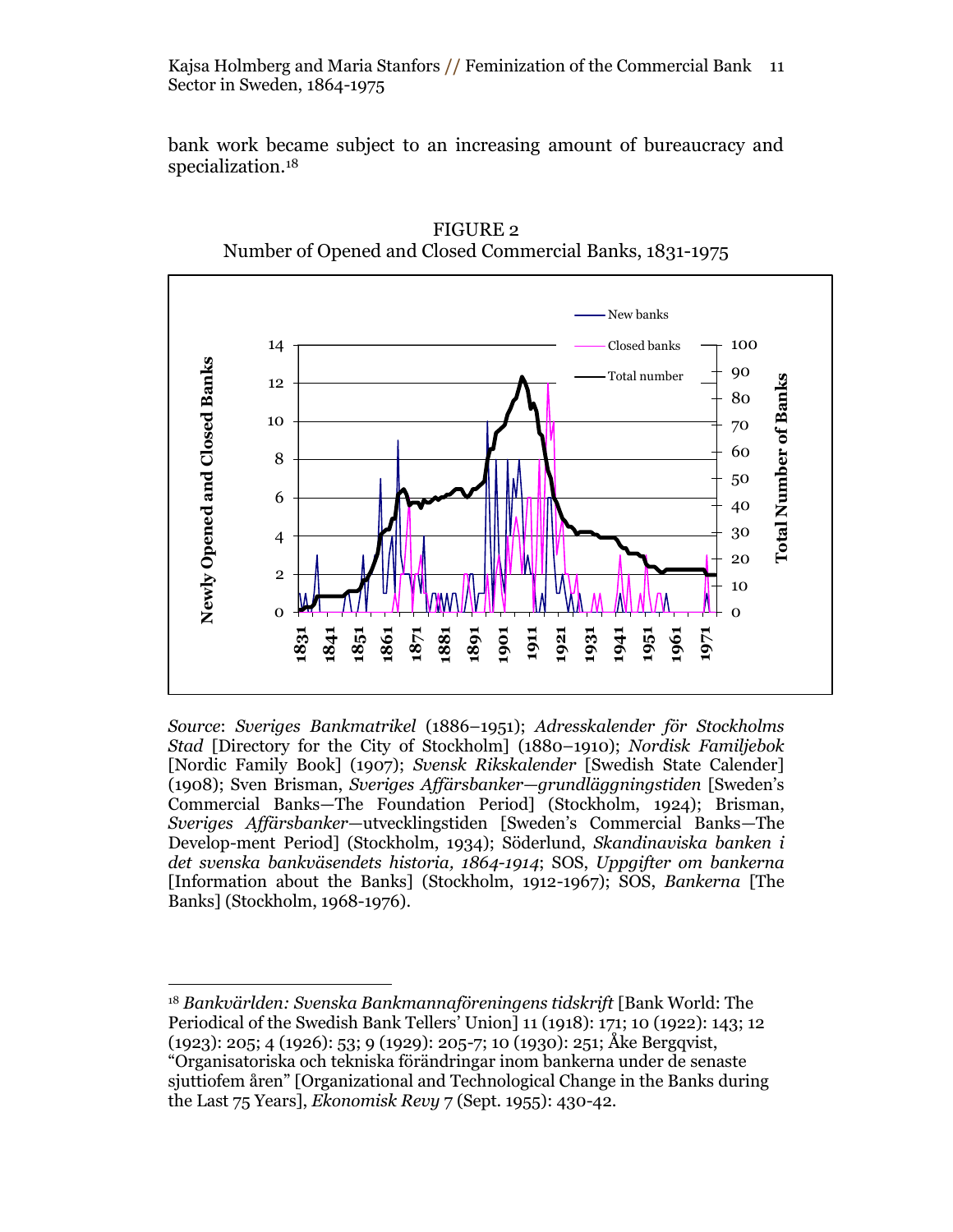The postwar recession altered the banks' working conditions dramatically, and in the early 1920s the sector was forced to pay a steep price for its rapid (and sometimes not well-planned) expansion during earlier decades. The number of banks decreased further, but now as a result of bankruptcies and forced mergers (see Figures 1 and 2). <sup>19</sup> The situation stabilized in mid-decade, however; partly as a result of the acid bath of the early 1920s, the remaining banks managed the years of the Great Depression relatively well. Rather than a new crisis, the period from the late 1920s through the 1940s constituted a time of relative calm and consolidation in the commercial bank sector, in physical structure, finances, and staff. As the demand for financial services grew, the workload of banks grew as well, but with advances in mechanization, the growing workload did not translate into increases in personnel.<sup>20</sup> During the 1940s, the sector went through a new series of mergers, but they did not reach the scope of the early 1900s. Not only was the sector more mature and institutionally developed, but also, because of the earlier radical concentration, the banks involved were fewer, bigger, and less vulnerable.<sup>21</sup>

Throughout the booming 1950s, the demand on outward lending from the industry and public sector increasingly surpassed deposits; in order to service their traditional clientele and stay liquid, the banks turned to public money. The launch of the National Pension Insurance Fund (ATP) in 1957 was important in this respect, because it provided the Swedish banks with an enormous pool of new money to compete for. This context marked a second shift in the orientation of the Swedish commercial banks, from a focus on industry to diversification into the private customeroriented market. The outcome was a new period of intense competition among the commercial banks and against the savings banks.<sup>22</sup> For the first time, commercial banks began to market themselves to the common man and woman. A key area of competition was service; the banks deemed it increasingly important to be close to their customers. As a result, the commercial bank sector experienced its second phase of office expansion during the 1960s. After remaining stable since the early 1920s, the number of offices grew from around 1,100 at the end of the 1950s to almost 1,700 a decade later (see Figure 2). The reorientation toward private customers also had implications for the banks' personnel; the workforce was greatly expanded during this period, in part to staff new offices, but also because

<sup>19</sup> *Bankvärlden* 1 (1925): 1-3; 9 (1925): 121; Söderlund, *Skandinaviska banken i det svenska bankväsendets historia, 1914-1939.*

<sup>20</sup> *Bankvärlden* 3 (1932): 65; 1 (1937): 7; 4 (1937): 202; Söderlund, *Skandinaviska banken i det svenska bankväsendets historia, 1914-1939*.

<sup>21</sup> Thunholm, *Svenskt Kreditväsen*.

<sup>22</sup> Hildebrand, *I omvandlingens tjänst;* Olsson, *Bank, familj och företagande*; Lindgren, *Bank, investmentbolag, bankirfirma*; Thunholm, *Svenskt Kreditväsen*.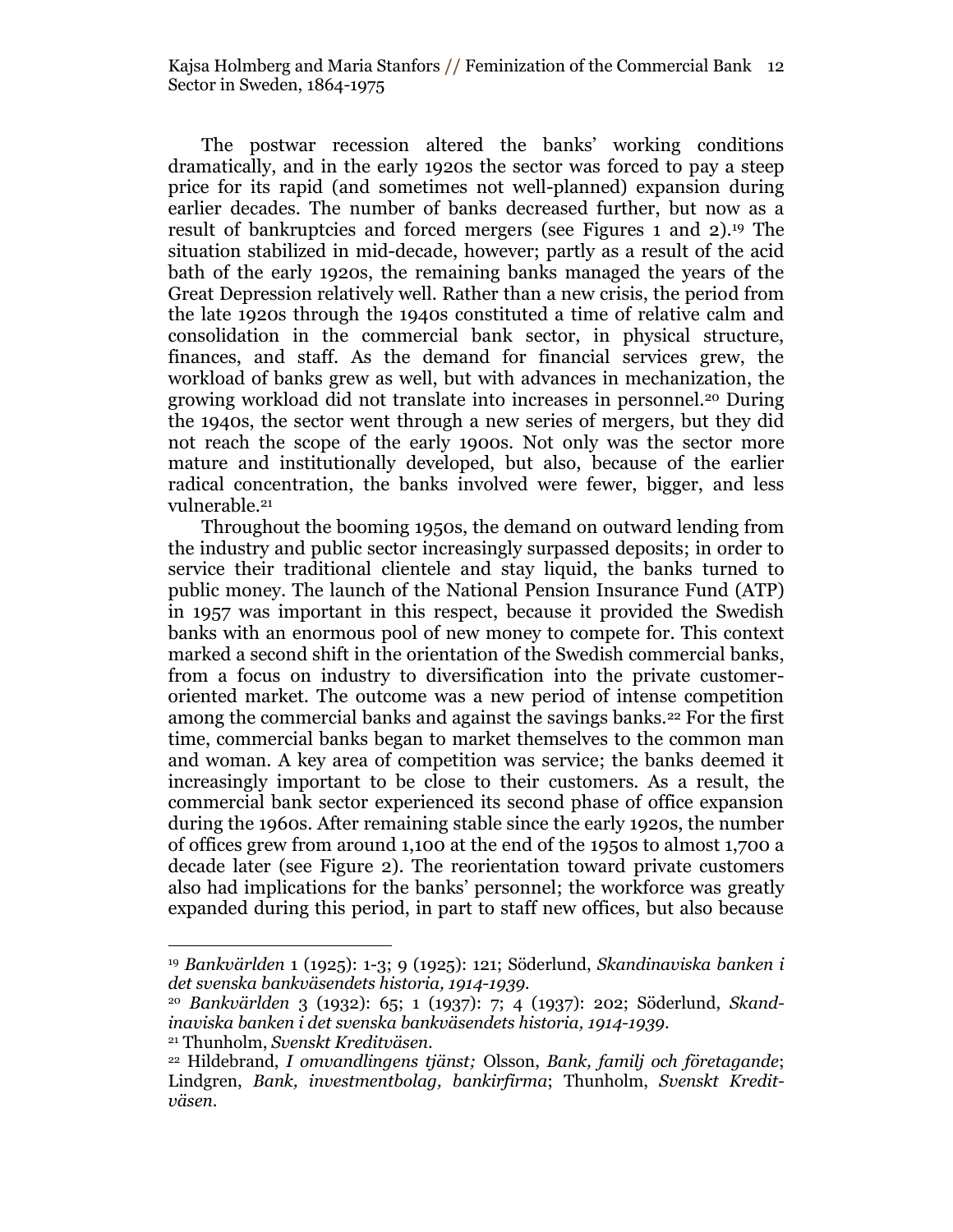Kajsa Holmberg and Maria Stanfors **//** Feminization of the Commercial Bank 13 Sector in Sweden, 1864-1975

engagement with small savers radically increased the volume of transactions, especially over the counter.<sup>23</sup>

When expansion was tempered at the end of the 1960s, the commercial banks had succeeded in their efforts to attract the public. With strong growth in the real income of the Swedish population, small savers eventually came to represent the main share of the banks' total deposits.<sup>24</sup> The size of the banks' labor force had now surpassed 10,000 individuals, of which women accounted for almost half (see Figure 3).





*Sources*: *Sveriges Bankmatrikel* (1886-1951); SOS, *Lönestatistisk Årsbok* [Wage Statistical Yearbook] (Stockholm, 1950-1976).

<sup>23</sup> Olsson, *Bank, familj och företagande*; Lindgren, *Bank, investmentbolag, bankirfirma*; Thunholm, *Svenskt Kreditväsen*. <sup>24</sup>Olsson, *Bank, familj och företagande.*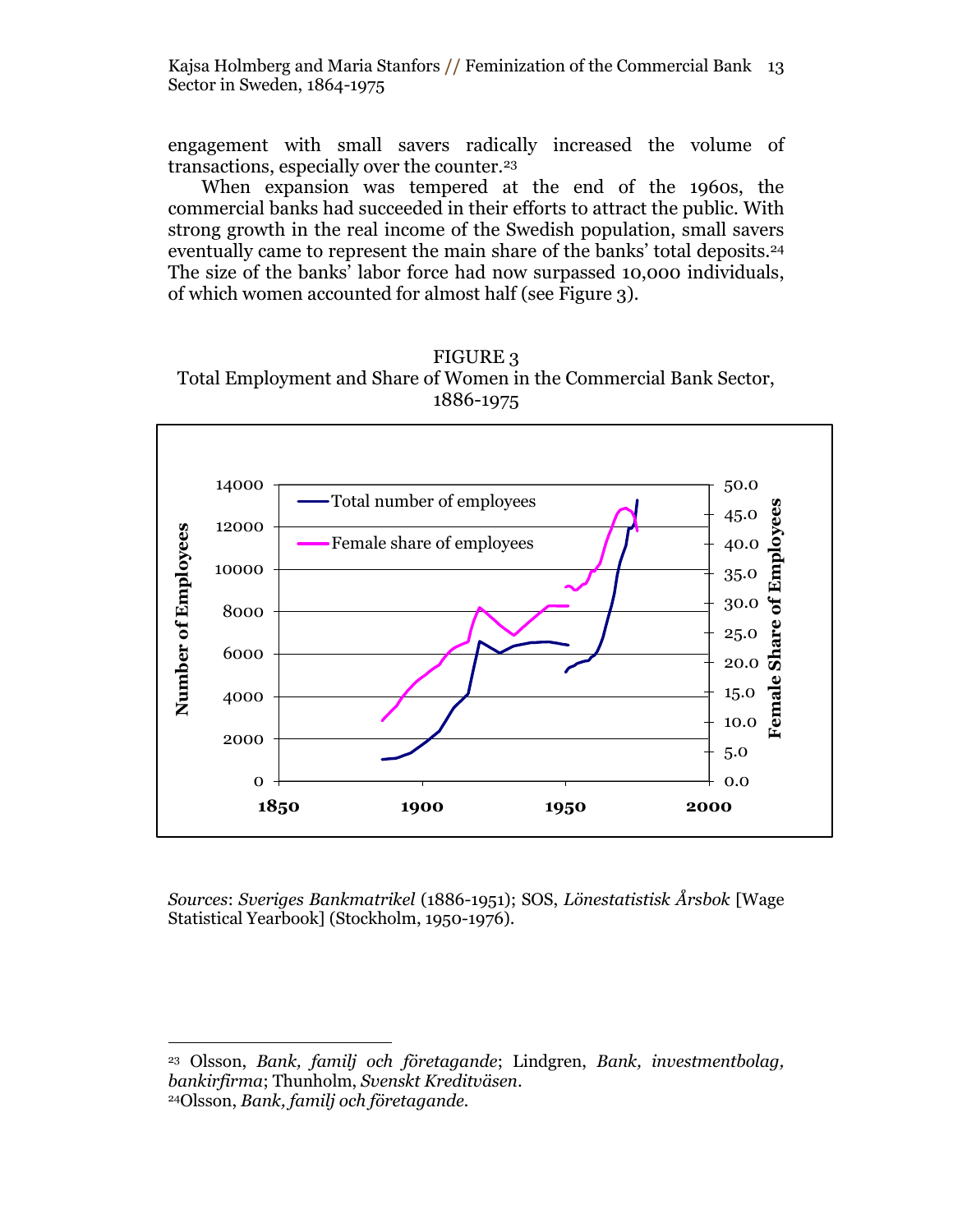Kajsa Holmberg and Maria Stanfors **//** Feminization of the Commercial Bank 14 Sector in Sweden, 1864-1975

### **Results: The Development of Employment and Feminization in the Commercial Bank Sector**

After the recruitment of Alida Rossander and Hedvig Ahrén in 1864, we have no precise information about how feminization developed until 1886, when women had increased their labor share to 10.1 percent (103 employees). Beginning in 1886, we can follow the development more closely.

The most striking feature of the aggregate picture illustrated by Figure 3 is that feminization did not proceed at an even pace. Rather, it developed during three major phases or periods. Between 1886 and 1920, the share of women in banking increased at a strong and remarkably steady pace from 10.1 to 29.2 percent. After 1920, the share of women was rather stable, but feminization receded somewhat, to 24.5 percent of employees in 1932. Thereafter, the female labor share rose once again; the increase lasted until the early 1970s, when women made up almost half of the commercial banks' total labor force.

The interpretation of feminization as proceeding through three distinct periods is strengthened by a review of the annual rates of change for different time periods. Table 1 provides an account of the rates of change in the total number of employees and labor force shares, with fourto eight-year intervals (governed by the availability of data points). During the first period of feminization, between 1886 and 1920, the number of female employees increased at a much faster pace than that of male employees, especially between 1886 and 1896, and between 1916 and 1920. Note, however, that the number of both female and male employees increased throughout this period, because staff as a whole expanded (see Figure 4). This development resulted in the trends reported in Table 1 namely, the share of female employees increased by about 4.5 percent per year, whereas the share of male employees was reduced by an average of one percent. From this perspective, change was greatest during the periods from 1886 to 1896 and from 1916 to 1920. Also, even at its slowest pace, the overall pattern of an increase in feminization holds.

In 1920, the pattern was disrupted. Feminization came to a halt and receded temporarily, as the share of women in the banking labor force declined an average of 1.5 percent per year, as the number of female employees decreased more than the number of male employees between 1920 and 1927. The decrease in women continued, while the number of men temporarily increased, between 1927 and 1932. The years between 1920 and 1932, therefore, constitute a second spell of feminization, quite different from the first. If we scrutinize the rates for the number of employees (see Table 1), it is clear that in the first period of feminization (until 1920), the number of female employees increased more rapidly than the number of male employees. Both groups experienced strong growth in absolute terms, but the average annual rate of increase in the number of male employees of 4.9 percent was eclipsed by the 9 percent annual increase in female workers. When feminization receded in the 1920s and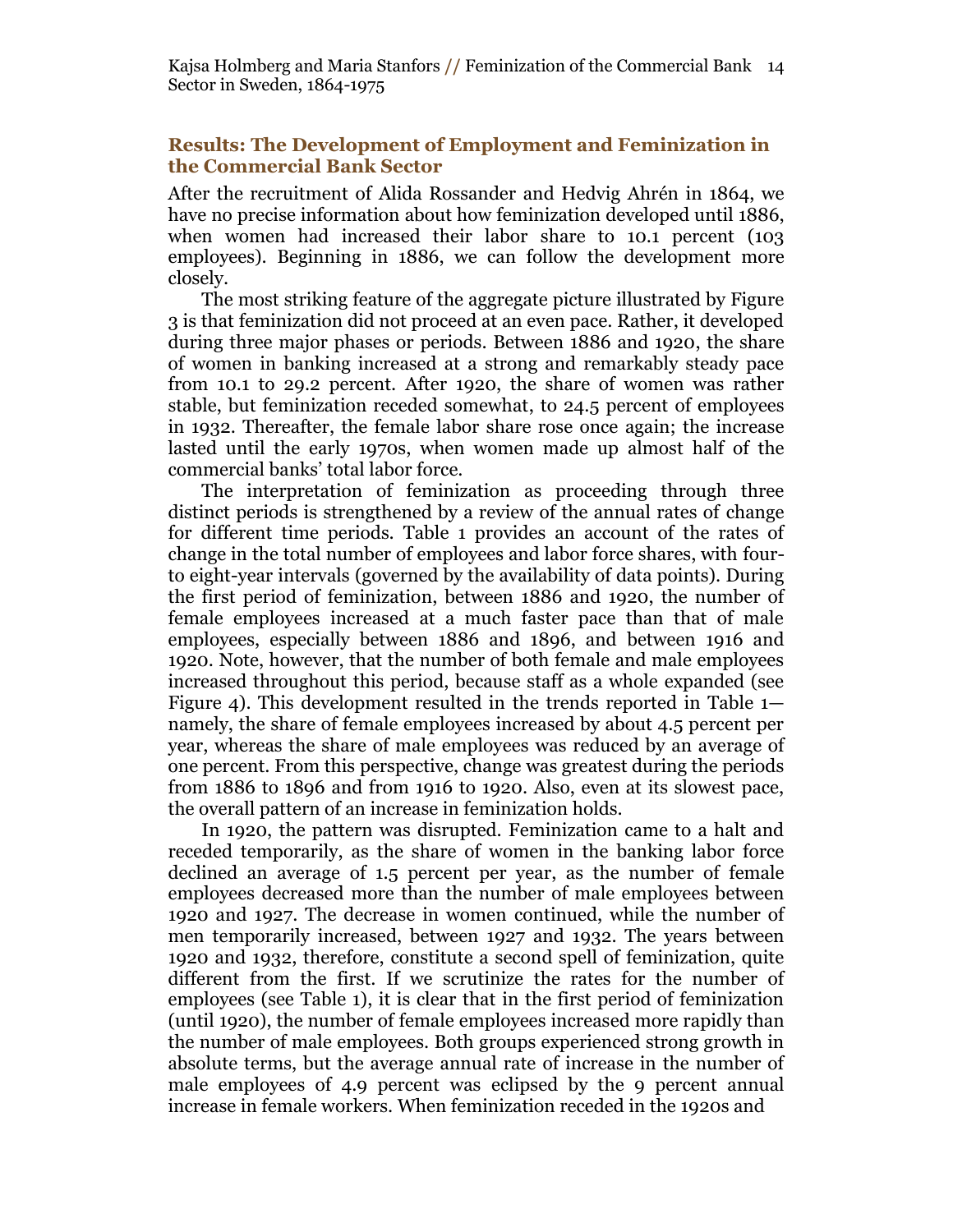| <b>Period</b>  | <b>Number of Employees</b> |        |         | <b>Labor Share</b> |        |
|----------------|----------------------------|--------|---------|--------------------|--------|
|                | <b>Total Staff</b>         | Men    | Women   | Men                | Women  |
| 1886-1891      | 1.2                        | 0.6    | 5.7     | $-0.6$             | 4.5    |
| 1891-1896      | 4.2                        | 3.5    | 9.0     | $-0.7$             | 4.6    |
| 1896-1901      | 6.4                        | 5.9    | 9.0     | $-0.5$             | 2.5    |
| 1901-1906      | 5.5                        | 5.0    | 7.5     | $-0.4$             | 1.9    |
| 1906-1911      | 8.0                        | 7.2    | 10.9    | $-0.7$             | 2.7    |
| 1911-1916      | 3.5                        | 3.2    | 4.5     | $-0.3$             | 1.0    |
| 1916-1920      | 12.5                       | 10.4   | 18.9    | $-1.9$             | 5.6    |
| 1920-1927      | $-1.3$                     | $-0.7$ | $-2.7$  | 0.6                | $-1.5$ |
| 1927-1932      | 1.1                        | 1.6    | $-0.3$  | 0.5                | $-1.4$ |
| 1932-1938      | 0.4                        | $-0.2$ | 2.1     | $-0.6$             | 1.7    |
| 1938-1944      | 0.1                        | $-0.5$ | 1.5     | $-0.6$             | 1.4    |
| 1944-1951*     | $-0.3$                     | $-0.3$ | $-0.4$  | 0.0                | 0.0    |
| 1950-1956      | 1.3                        | 1.2    | 1.6     | $-0.1$             | 0.2    |
| 1956-1964      | 2.9                        | 1.7    | 5.1     | $-1.2$             | 2.1    |
| 1966-1969      | 5.7                        | 4.2    | 7.6     | $-1.4$             | 1.8    |
| $1971 - 1975$  | 3.6                        | 5.1    | 1.8     | 1.4                | $-1.8$ |
| 1886-1920      | 5.7                        | 4.9    | 9.0     | $-1.0$             | 4.5    |
| 1920-1932      | $-0.3$                     | $-0.2$ | $-1.6$  | 0.5                | $-1.5$ |
| $1932 - 1951*$ | $0.0\,$                    | $-0.3$ | $1.0\,$ | $-0.3$             | 0.9    |
| 1950-1956      | 1.3                        | 1.2    | 1.6     | $-0.1$             | 0.2    |
| 1956-1971      | 4.3                        | 2.9    | 6.5     | $-1.3$             | 2.1    |

TABLE 1 Rates of Percent Change in Employment in the Commercial Bank Sector, –1975

*Sources*: *Sveriges Bankmatrikel* (1886-1951); SOS, *Lönestatistisk Årsbok* (1950- 1976), our calculations.

\*Intervals overlap because of differently constructed data series. In order to not skew the rates of change by using a start value from one series and an end value from another, we present overlapping but series-consistent intervals.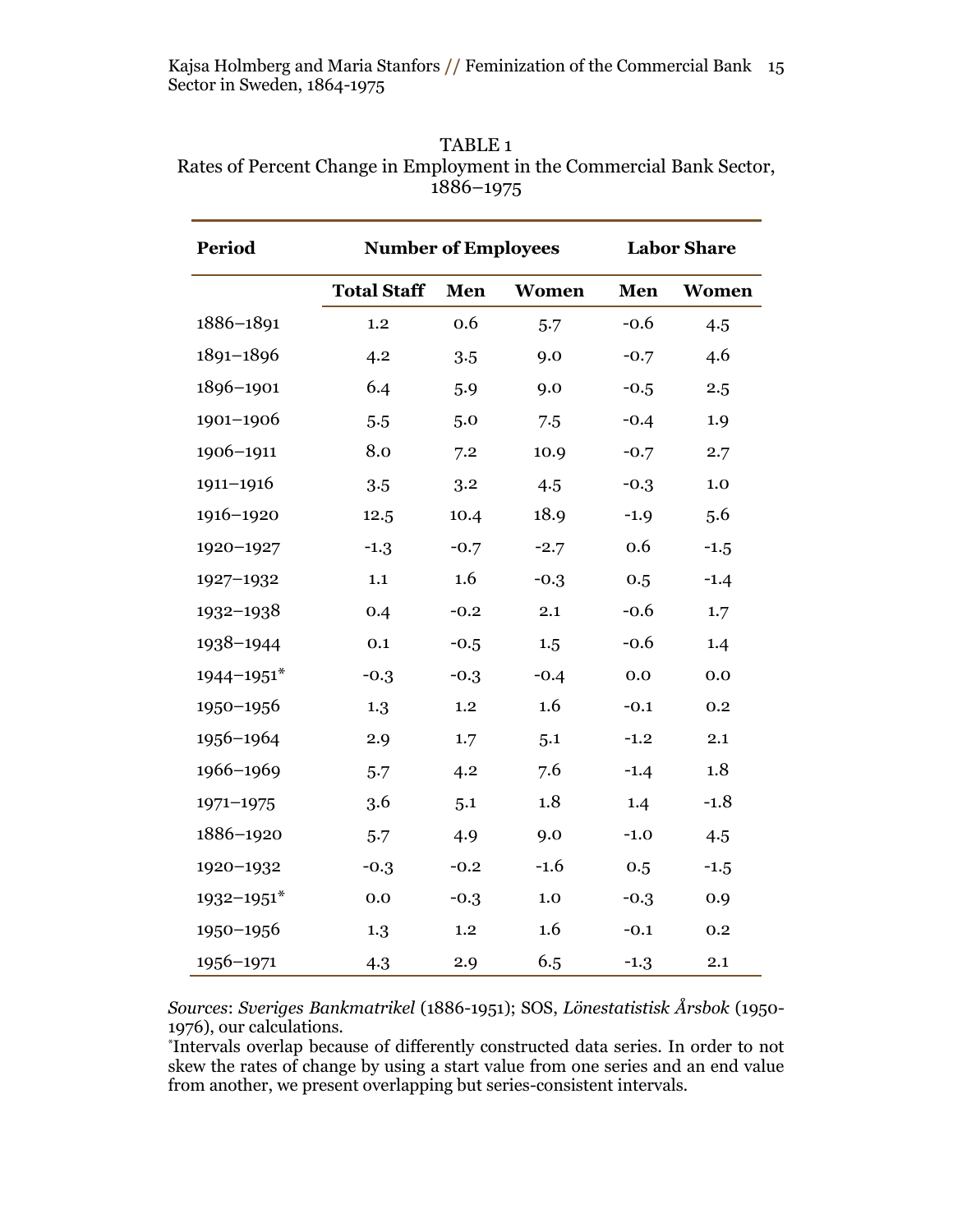



*Sources*: *Sveriges Bankmatrikel* (1886-1951); SOS, *Lönestatistisk Årsbok* (1950- 1976).

early 1930s, the number of both male and female employees fell, as the entire labor force of the commercial banks contracted. However, the 1.6 percent average annual reduction in the number of female employees was much larger than the 0.2 percent decrease in the male staff. As a result, the female labor share was reduced by 1.5 percent per year.

During the third phase of feminization, which began in the mid-1930s and lasted until the early 1970s, feminization proceeded continuously, gradually picking up its pace. From 1932 and the two decades that followed, the female labor share grew by an average of nearly one percent per year, but during the period between 1956 and 1971, the average annual rate more than doubled to 2.1 percent. It should be noted, however, that the underlying driving forces of these changes differed. During the first two decades, the number of men decreased, whereas the number of women persistently increased. After 1950, increasing numbers of both men and women were recruited to staff bank offices, but the increase in female staff was much larger than that of male personnel. It should also be noted that the pace of change from 1956 to 1971 did not parallel that at the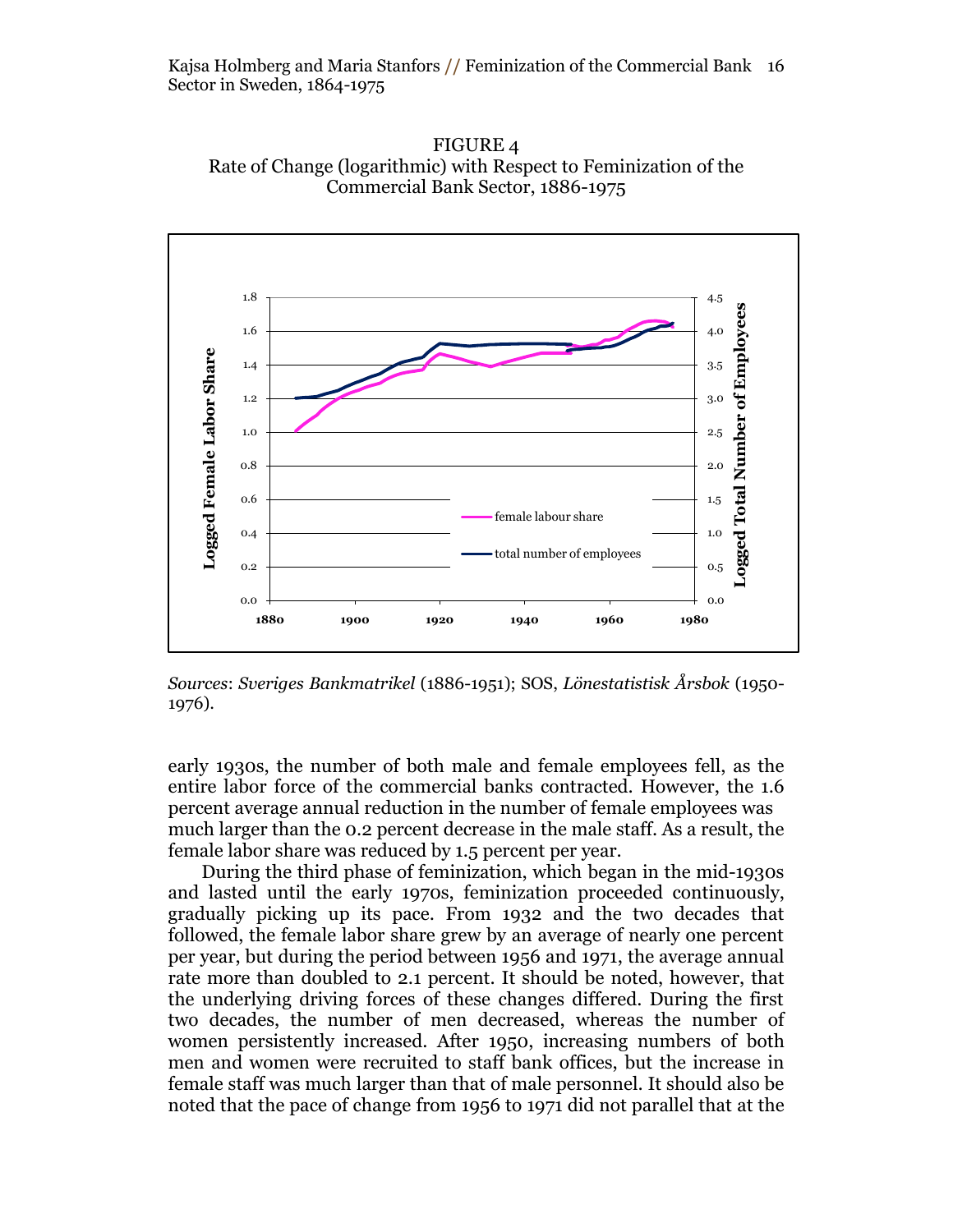turn of the century, which reflected the much greater proportion of women in the banks' labor force at the start. In terms of percentages, the increase from 24.5 to 46 percent in the course of a forty-year period compares well. The period from 1932 to 1951 saw feminization start anew, as a result of a small growth in the number of female employees combined with a simultaneous slight reduction in the number of male staff. Overall, the size of the labor force remained constant throughout the two decades, but below the surface these subtle shifts produced a slow but steady feminization. From the 1950s on, the commercial bank sector started to expand its labor force once more, with feminization again driven by the hiring of more female employees than male employees.

In sum, the rates of change reveal that the feminization of the commercial bank sector, with the exception of the period between 1932 and 1944, was not a result of an absolute decrease in the number of male employees. Only rarely did the size of the male labor force actually shrink, and when it did the number of female employees was often reduced even more, such as during the 1920s and late 1940s. Although the overall trend from 1886 to 1975 is that of strong feminization, the female bank employees did suffer several periods of absolute decline. That the female labor share still increased dramatically over time is primarily the result of an expansion of staff size, in which the number of women increased even more than the number of men. When the banks' total labor force was reduced, there were greater reductions in the numbers of women than of men, but when the sector expanded, the relationship was reversed, serving as a counterweight.

## **The Development of Wages in the Commercial Bank Sector**

The time series on the female-to-male relative wage is most revealing (see Figure 5). It shows that relative female wages, much as the female labor share, developed through three periods. Wages increased until the early 1920s, followed by decreases over two decades, before another period of increases in female wages relative to male wages began in the late 1940s and lasted until 1975. Looking at rates of change of development, the three distinct periods remain clear.

From 1913 to 1922, the female relative wage increased at an annual average rate of 1.2 percent, to a level of approximately 65 percent. However, the majority of the increase took place during the second half of that period. After 1922, female wages decreased markedly relative to male wages for over two decades, at a negative yearly pace of 0.9 percent, reaching an all-time low of 48 percent in 1947. At the end of the 1940s, female wages started to recover, with an average increase of 1.7 percent per year. This development persisted until 1975, when the female relative wage reached a level of 83 percent.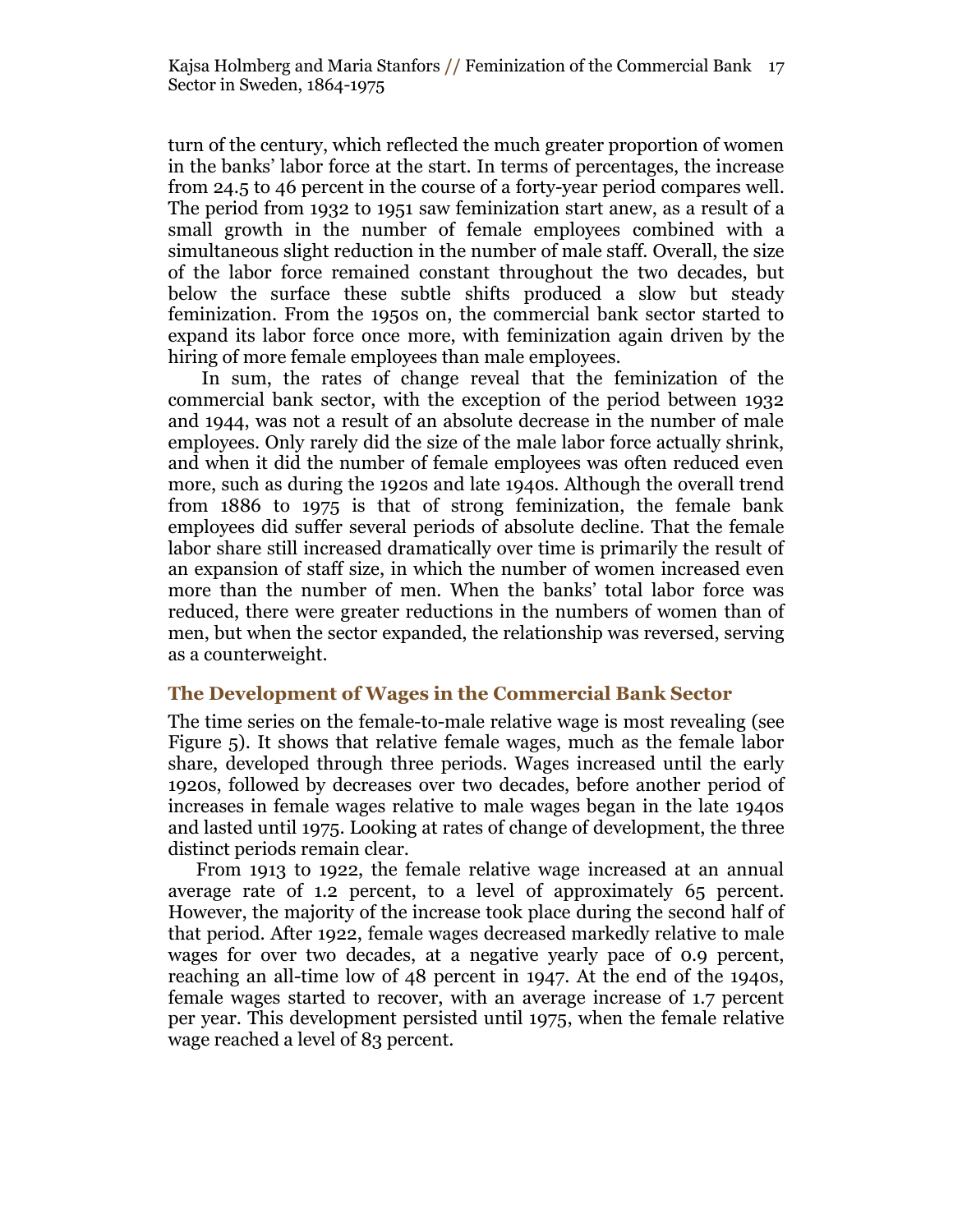FIGURE 5 Female-to-Male Relative Wage and Labor Share in the Commercial Bank Sector, 1886-1975



*Sources*: *Sveriges Bankmatrikel* (1886-1951); SOS, *Arbets- och löneförhållandena för affärsanställda i Sverige* [The Work and Wage Conditions for Business Employees in Sweden] (Stockholm,1925); SOS, *Sociala Meddelanden* [Social Messages] (Stockholm, 1919-1929); SOS, *Lönestatistisk Årsbok* (1929-1976).

Comparing the developments in employment and wages in Figure 5, it is apparent that female relative wage increases and periods of strong feminization were positively correlated. The only exception occurred during the 1930s and 1940s, when the female relative wage continued to decline, despite increasing feminization. This peculiarity can be explained by the circumstances of those particular decades' increase in the female labor share: a net reduction in the number of male employees and a generally stagnant labor force in the bank sector.

During the mid-century decades, male and female entry wages were fairly similar, but wages diverged with time spent in the bank, as a result of both gender-biased promotion practices and wage discrimination. Thus, a low or decreasing gender wage gap could reflect a young or younger labor force, as occurs during times of robust expansion in employment. A reduced female relative wage, in turn, could be the effect of an aging staff. This hypothesis is consistent with the changes during the period from 1917 to 1970, as there are increasing wage differentials when the labor force is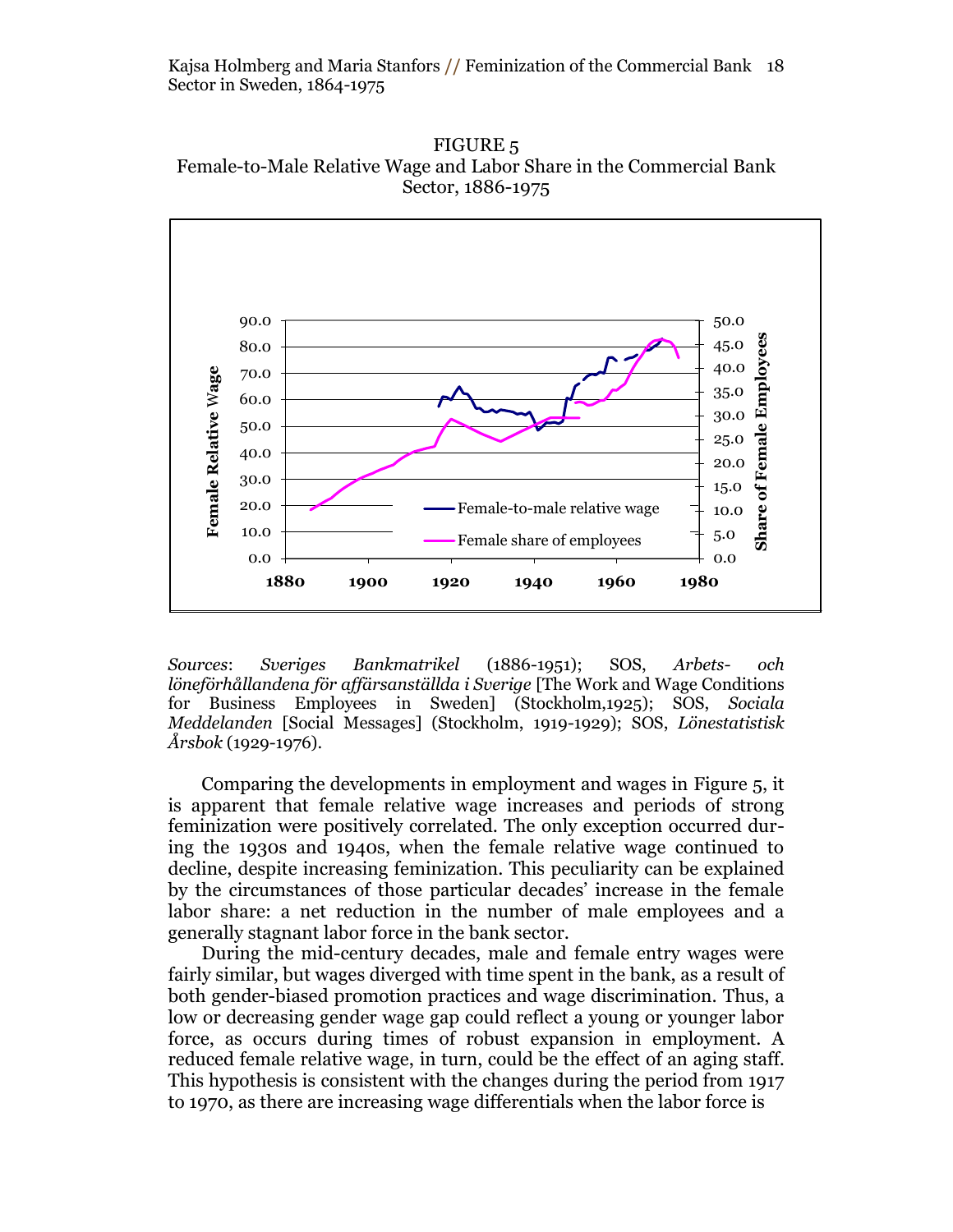

FIGURE 6 Female-to-Male Relative Wages (logarithmic), 1913-1975

*Sources*: SOS, *Arbets- och löneförhållandena för affärsanställda i Sverige*; SOS, *Sociala Meddelanden* (1919-1929); SOS, *Lönestatistisk Årsbok* (1929- 1976).

stable and has a large and growing number of years in banking (1920- 1945). Wage differentials, on the other hand, decrease when recruitment of labor is taking place and the staff is extended with female and at the same time younger workers (1950-1975).

## **Explaining Feminization**

The development of feminization can be understood in a number of ways. Because we are in the early stages of our research, we have chosen to explore three dominant perspectives concerning the feminization of the Swedish commercial bank sector: economic, institutional, and cultural.

## *Economic explanations of feminization*

The most common explanation of feminization is cost-efficiency. By way of the gender wage gap, employers' demand for cheap labor is assumed to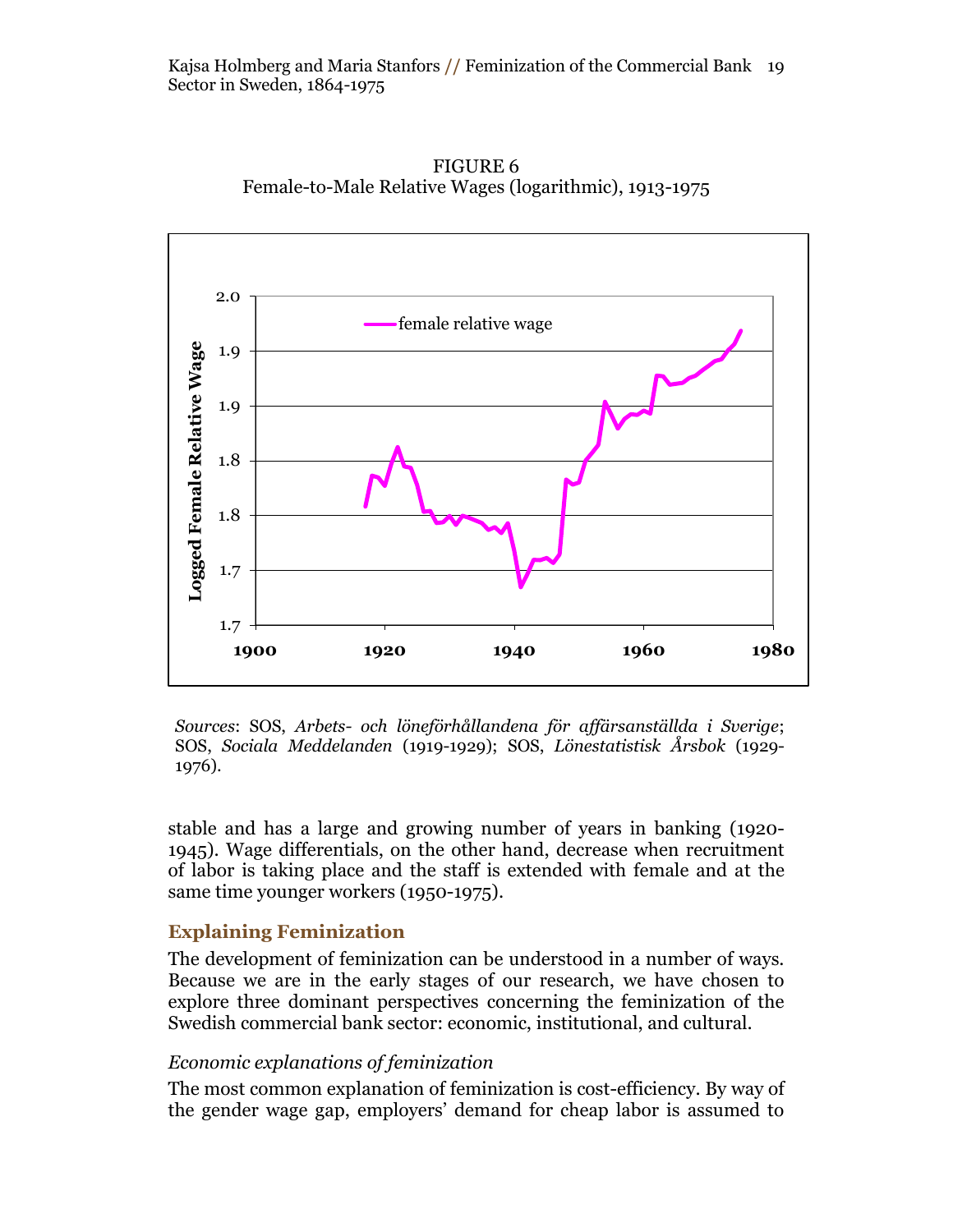result in the substitution of women for men. If employers generally prefer male employees, however, they may be willing to pay a wage premium. Thus, the degree of feminization would be the result of a trade-off between employers' coincident preferences for male labor and high profits. By extension, financial strain could be assumed to increase the incentives for hiring women and make the price of discrimination steeper to pay.<sup>25</sup>

In the case of the Swedish commercial bank sector, feminization was only rarely a result of direct substitution of women for men. Nor did increases in the female labor share coincide with low or falling female relative wages; rather, to the contrary. Nevertheless, cost-efficiency is still likely to have contributed to the increase in the female labor share in the commercial banks. One of our most striking findings is that feminization was strongest when the absolute size of the banks' labor force was growing. We could interpret the simultaneous increases in female labor share and relative wage as reflecting a strong demand for female labor, as a result of either a male labor shortage or of female labor's own inherent characteristics.

Business expansion is costly. Radical up-sizing in the labor force such as occurred during the 1910s and 1960s would have strengthened employers' incentives to hire cheaper labor, including women. That these periods of expansion were also marked by strong competition would have added to the employers' drive to cut costs by diversifying staff and choosing to bring in more female labor; even if increased demand exerted upward pressure on female wages, the gender gap in earnings remained substantial.

In support of this interpretation, the feminization of the early and mid-twentieth century also coincided with two major shifts in the orientation of the Swedish commercial banks, both of which entailed substantial financial strain. When the right to issue banknotes was removed in 1903, a major source of revenue was lost. In the 1960s, increased attention to small savers brought heavy expenditures for marketing and also reduced the profit margin on each unit of deposited capital, because the average account size dropped while administration costs held steady. In sum, women were hired, at least in part, because of their lower wages, but the importance of cost-efficiency varied during different periods of the commercial banks' development.

Another traditional view of female labor is that it provides a buffer of marginal workers. According to this originally Marxist theory, employers are assumed to need two main types of labor: a core of experienced and qualified staff, and marginal groups, such as women, who can be used as a

<sup>25</sup> Gary Becker, *Human Capital: A Theoretical and Empirical Analysis, with Special Reference to Education* (Chicago, Ill., 1964); Irene Padavic and Barbara Reskin, *Women and Men at Work* (Thousand Oaks, Calif., 2002).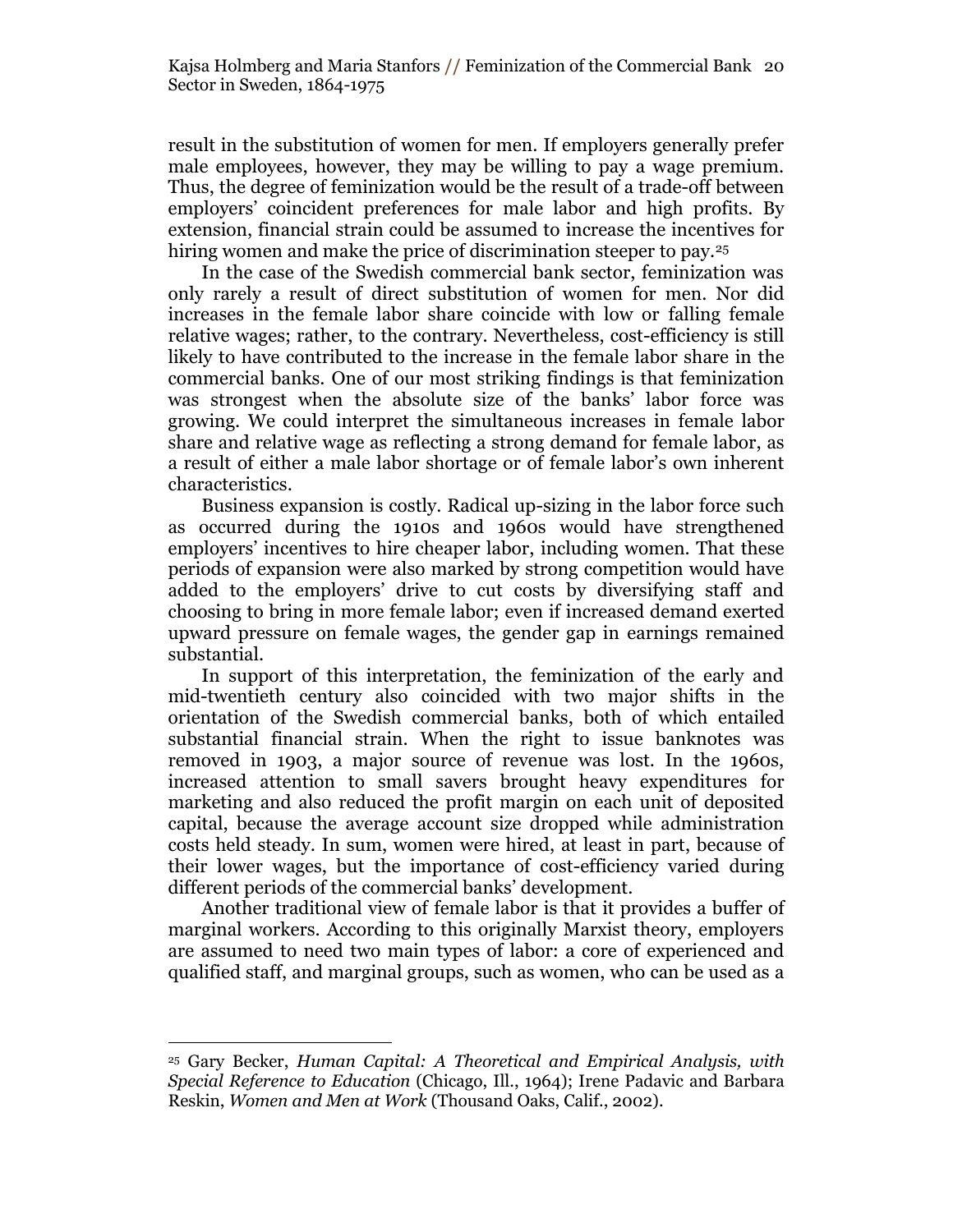buffer to meet fluctuations in the economy.<sup>26</sup> Our finding that the share of female employees in the commercial banks was positively correlated to the total size of the labor force suggests that women did, indeed, partly serve the role of buffer labor in the sector. In a 1909 interview, the chief executive of one of Sweden's largest commercial banks stated that women were hired because they were accessible and could be put to work very quickly when need arose. When some time had passed and employers would have been able to find male labor, women were allowed to retain their jobs because of the costs associated with turnover and basic training.<sup>27</sup>

Increases in female wages would presumably have made the bank sector more attractive to women. However, wages are not the only factor that influences the labor supply. According to human capital theory, expectations of career opportunities shape the qualifications people choose to acquire. A woman without hope of promotion or of a family life that will allow her to pursue a career will most likely not make the investments necessary to achieve professional success. Rather, such expectations create incentives for a household division of labor wherein women assume responsibility for the home and family, and men take the role of provider. Predictions thus tend to become self-fulfilling prophecies.<sup>28</sup>

Beginning in the late 1960s, the Swedish economy underwent changes in relative wages and in the provider norm, with a potentially positive effect on feminization.<sup>29</sup> Before that time, the ideal of a male breadwinner remained very strong, both in society in general and in the bank sector in particular. For several decades, before a law on married women's right to gainful employment was passed in 1939, the bank and insurance sectors were the only sectors where dismissal of married women was still practiced systematically. Apart from upholding conservative gender ideals, the policy also ensured a steady turnover of staff, which had a tempering effect on wages.<sup>30</sup> Thus, women could not expect long and successful careers in banking during our study period. Although the 1939 law unquestionably made continued feminization possible in the long run, it did not change the male provider norm, and we did not find a steep increase in the share of female labor in the years immediately following.

 $\overline{a}$ <sup>26</sup> Harriet Bradley, *Men's Work, Women's Work: A Sociological History of the Sexual Division of Labor in Employment* (Minneapolis, Minn., 1989).

<sup>27</sup> Christina R. ‖Kvinnorna och bankarbetet‖ [Women and Bank Work], *Dagny* 39 (1909): 455-57.

<sup>28</sup> Becker, *Human Capital*.

<sup>29</sup> Maria Stanfors, *Education, Labor Force Participation and Changing Fertility Patterns: A Study of Women and Socioeconomic Change in Twentieth-Century Sweden* (Stockholm, 2003).

<sup>30</sup> Lindgren, *Bank, investmentbolag, bankirfirma*; Ann-Sofie Ohlander, *Kvinnors arbete* [Women's Work] (Stockholm, 1995).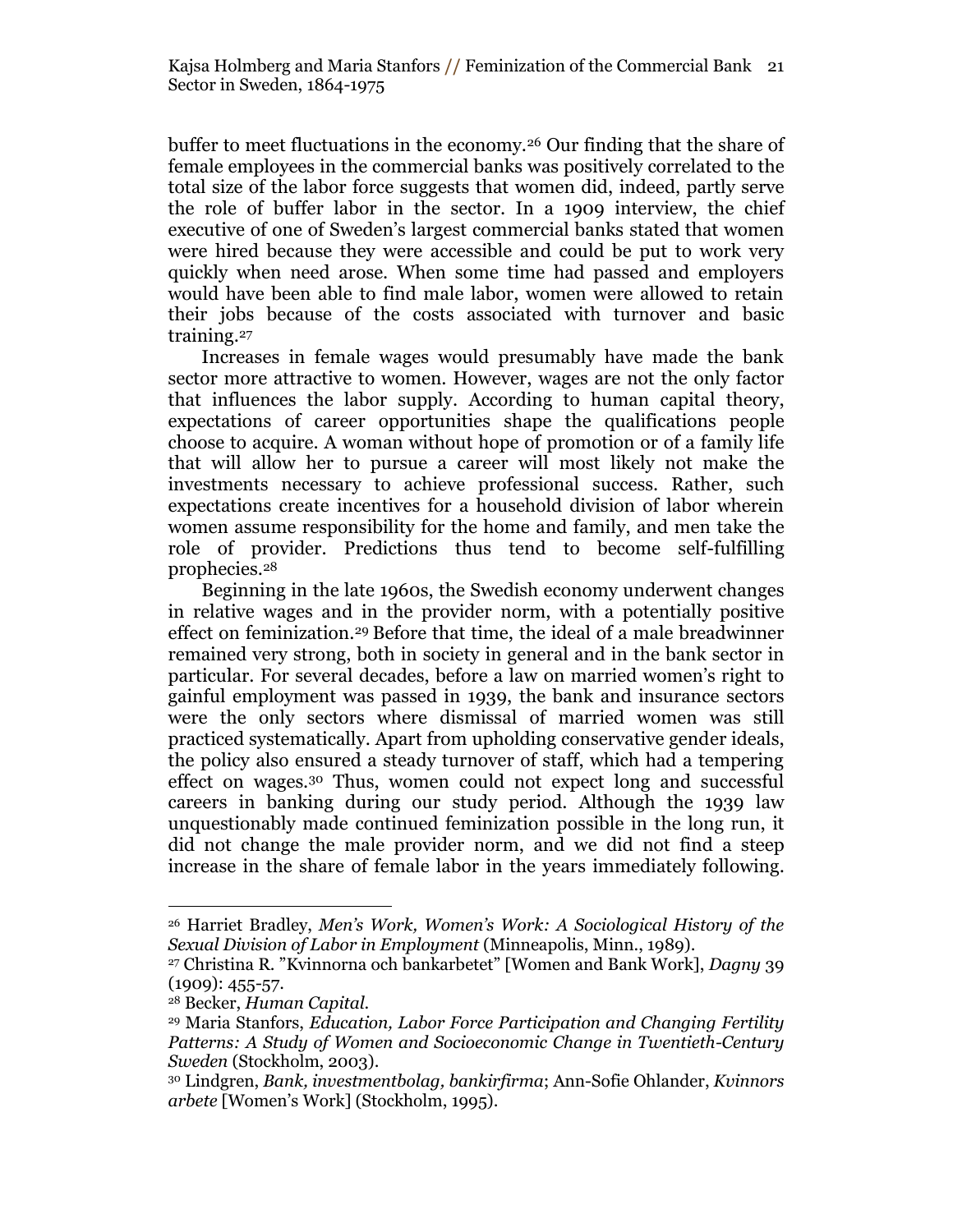Even with the law on their side, women commonly left the banks upon marriage, and if not then, they left when they had children.<sup>31</sup>

Female education increased throughout the study period; this was another factor that likely served as a prerequisite for sustained feminization of the commercial bank sector. The role of education as a direct cause of feminization, however, is more ambiguous. Major improvements in women's educational level did not occur until the late 1920s, and the formal requirements for bank labor remained low well into the 1930s. This suggests that the first period of feminization (until 1920) was not the result of women possessing better qualifications and thus being more employable. <sup>32</sup> During the late nineteenth century, however, decisive advances were made, if on a small scale. Through the birth and spread of private business schools beginning in the 1860s, women with solvency gained access to higher vocational education. Of the 103 women employed in the commercial banks in 1886, roughly 25 percent had completed a course at one of the new business institutes.<sup>33</sup>

Although the opening of new educational opportunities obviously intersected with the onset of feminization, it is too early to draw conclusions about a causal connection. Both developments could easily be the result of a general change in the spirit of the times. The large share of pioneer female bank employees with higher vocational education, in turn, could reflect the extraordinary ambition and determination of the women concerned, rather than the instrumental role of higher education for bank employment.

Over the prewar era as a whole, women with private business course diplomas represented a minority, if a substantial one. The typical educational background of women was seven to eight years of girls' school, while men usually entered banking with nine to ten years of schooling, equivalent to a junior secondary school diploma. Among men, there was also a growing group with university degrees in economics or commerce. With the development of the Swedish school system, bank employees' average level of education in the 1960s was high school. As new employees' qualifications increased, the occupational mobility of those without formal credentials was gradually reduced. After the 1950s, coincidental evidence of managers with a background as errand boys was history.

 $\overline{a}$ <sup>31</sup> Olsson, *Bank, familj och företagande.*

<sup>32</sup> Bankernas Förhandlingsorganisation, *Banklönerna 1937* (Stockholm, 1938); *Bankvärlden* 11 (1918): 172-73; Ohlander, *Kvinnors arbete*; SOU 47 (1938), *Betänkande angående gift kvinnas förvärvsarbete*; Stanfors, *Education, Labor Force Participation and Changing Fertility Patterns.*

<sup>33</sup> *Sveriges Bankmatrikel* [The Bank Matriculation Register of Sweden] (Stockholm, 1886-1951).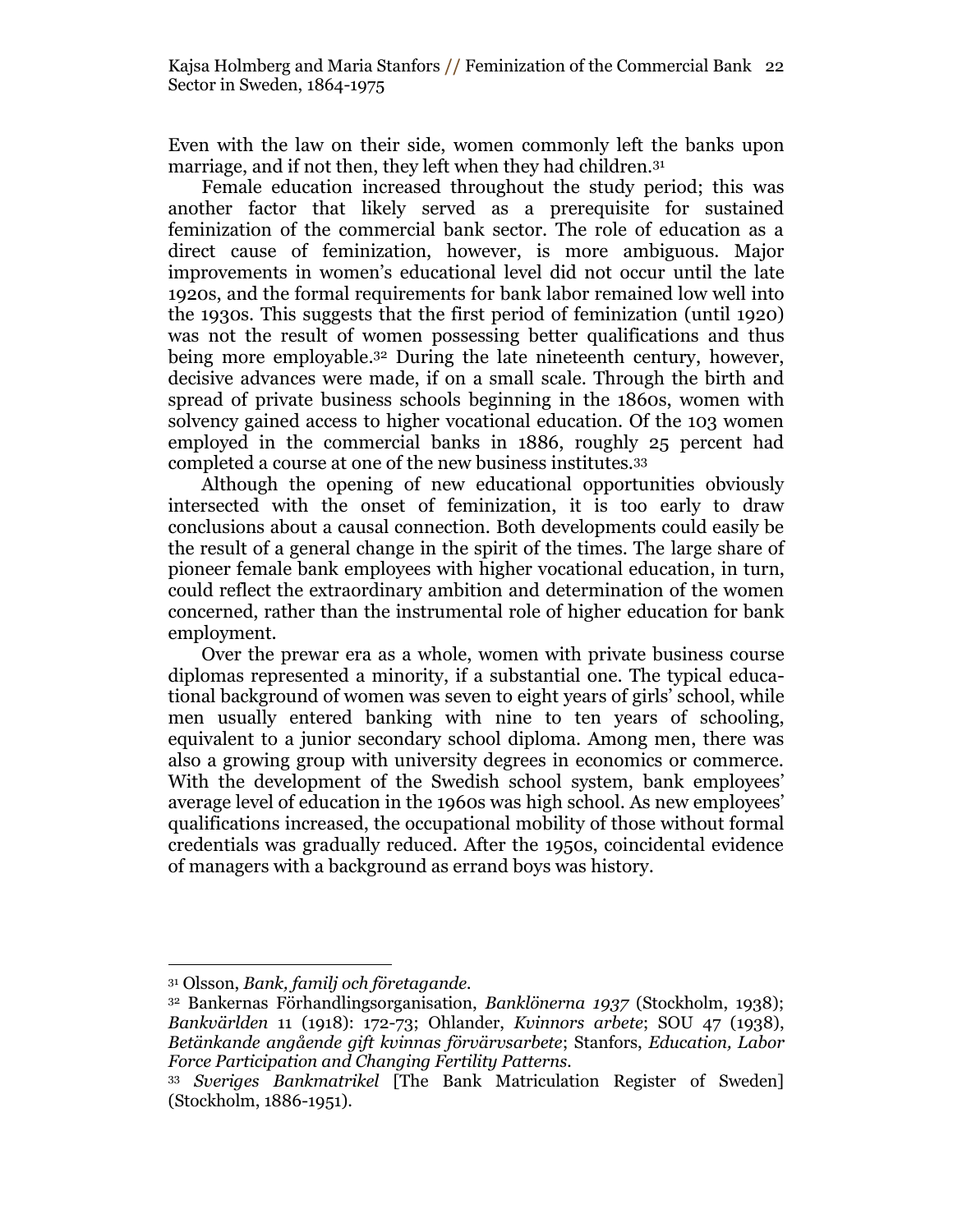## *Institutional explanations for feminization*

From an institutional perspective, occupational sex segregation and wage differences cannot be fully explained by cost-efficiency or qualitative disparities between the sexes in areas such as education. Even with identical productive characteristics, men and women are treated differently.<sup>34</sup> Emphasis is instead placed on the concept of sex-typing, which is the continuous social labeling of activities and occupations as suitable for people of a particular gender. Central to the allocation of labor through sex-typing is the ascription of different qualities and characteristics to people of different sexes. For example, women are commonly stereotyped as patient, caring, and docile, suitable for light, safe, repetitive jobs requiring dexterity rather than actual skill. The opposite is held for men, who presumably have a natural disposition to lead and who perform intellectual work with a high degree of craftsmanship. In this way, sex-typing forms the expectations of both potential employees and employers about who is appropriate or even conceivable in a certain position, creating a gender-segregated labor market. 35

The concept of sex-typing can be used to explain feminization in two ways: as the result of a change either in the qualities assigned to women or in the qualities of bank work, which increases the congruence between the two. Although we do not find support for radically changed views of female labor during tour study period, much can be said about the character of bank work.

The early twentieth century was a time of radical structural transformation for the Swedish commercial bank sector. The combined growth in the size of bank units, transition to large-scale production, and introduction of new technology caused deep and extensive changes in both the organization and the character of the bank work. All of these developments moved in the same direction: they brought the bank-telling profession closer to what had traditionally been considered women's work. Following mechanization and changes in the division of labor, an increasing share of the staff was employed in subordinate positions

 $\overline{a}$ <sup>34</sup> Ronald Ehrenberg and Robert Smith, *Modern Labor Economics: Theory and Public Policy* (Boston, Mass., 2003).

<sup>35</sup> Bradley, *Men's Work, Women's Work*; Padavic and Reskin, *Women and Men at Work*; Barbara Reskin and Heidi Hartmann, eds., *Women's Work, Men's Work: Sex Segregation on the Job* (Washington, D.C., 1986)*.* These predictions are consistent with findings from the Swedish industry sector that demand for female labor is largely unaffected by the female relative wage level. Rather, the demand for a certain type of labor influences relative wages, which the nature of the jobs to fill predominantly shapes (see Lars Svensson, "En historia om löneutjämning: kvinnors och mäns löner i långsiktigt perspektiv"[A Story about Wage-equalization: Women's and Men's Wages in Long-term Perspective], 14-44 in SOU 136 (1997), *Kvinnors och mäns löner*—*varför så olika?* [Women's and Men's Wages—Why So Different?].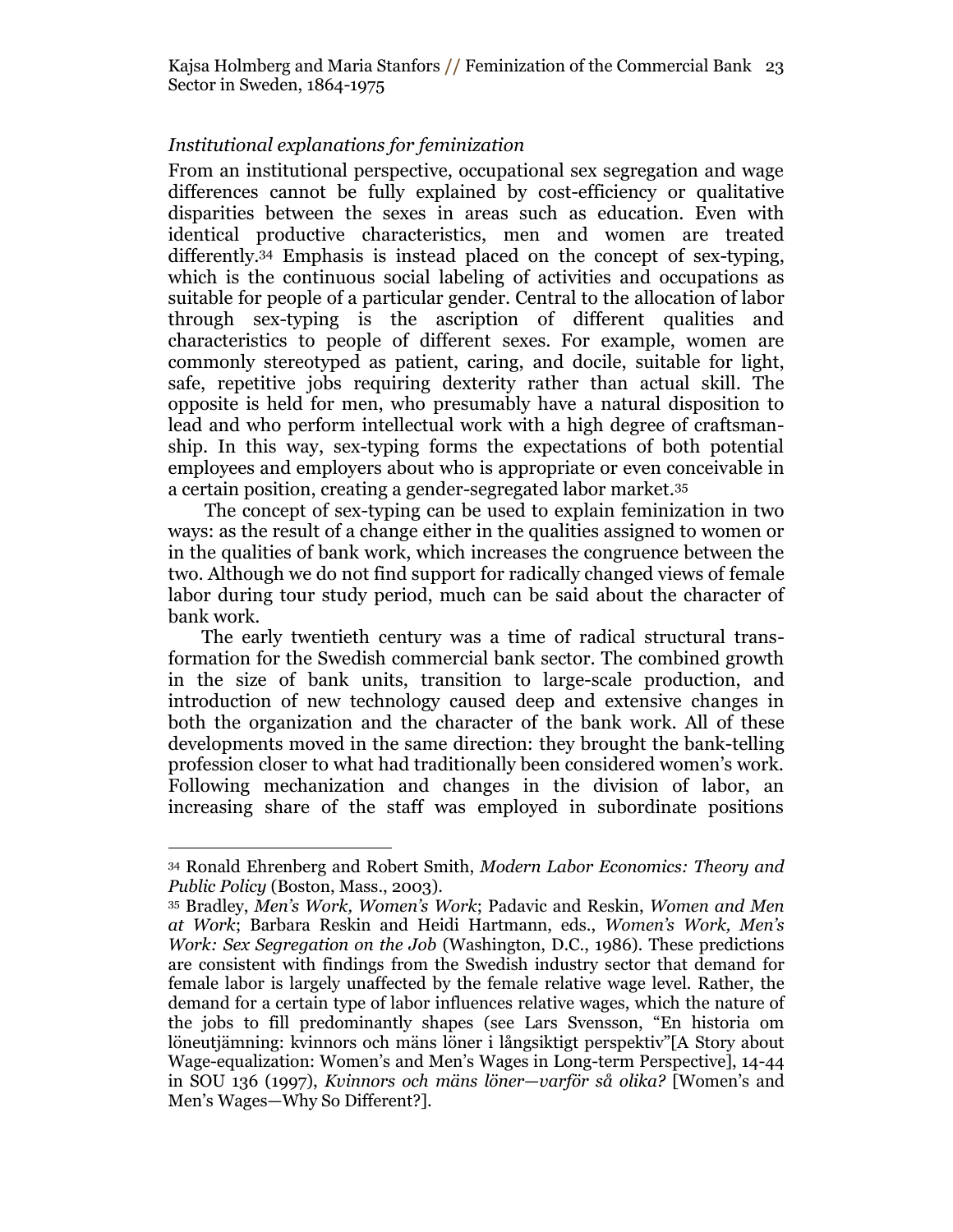performing standardized, routine jobs. Instead of qualities that were considered typically male such as taking responsibility, intelligence, and craftsmanship, the work in banks increasingly depended on the submissive and patient performance of simple and monotonous tasks, which corresponded well with images of traditionally female traits.<sup>36</sup>

As a result of these changes in the character of bank work, women gradually became employers' more logical choice for bank labor, as well as a more socially and economically feasible one. An increased congruence between perceived female characteristics and bank work would have made the recruitment of women less provocative to the banks' male staff and customers. This, in turn, lowered the risk that a new labor demographic would cause strikes, boycotts, or an overall poor working climate, with a negative impact on productivity.<sup>37</sup>

In the late 1950s, a second wave of reorganization and mechanization occurred, resulting in the complete feminization of work at the registers. The shift among banks to greater focus on small savers and service partly explains designating females to staff the front office. Customer care and service-mindedness were considered inherently female traits, and private customers meant increased interaction with wives, mothers-in-law, and other women, who were assumed to prefer clerks of their own gender. To some extent, even men were assumed to prefer a female clerk, if she was pretty, well-dressed, and conscientious at work. The development was aided by the introduction of the combined accounting and quittance machine, which removed the need for female clerks to have a male controller sign off on each transaction.

While women gradually increased their share of the commercial banks' labor force, sex segregation remained nearly to the end of our study period, as did vertical segregation with respect to position. A very limited number of women had managed to reach senior levels in administration, but practically none were found in operative leading positions.<sup>38</sup> As a result of sex-typing, women were not expected to pursue professional careers, and many did not expect it of themselves. To allocate labor according to gender and promotion opportunities was considered logical. If a position came with responsibility and possibilities for training and future advancement, it was reserved for a man. Similarly, when a dead-end spot opened, a woman was most likely recruited. This routine was heavily dependent on gender-specific expectations concerning work orientation,

<sup>36</sup> For examples see *Bankvärlden* 9 (1918): 141-42; 11 (1918): 172; 10 (1922): 139- 40; 9 (1924): 125; 7 (1926): 124; 9 (1932): 316; 12 (1933): 440; 1 (1934): 1; 10 (1935): 227; 5 (1938): 177; 8 (1939): 311-14; Bradley, *Men's Work, Women's Work*; Reskin and Hartmann, *Women's Work, Men's Work*.

<sup>37</sup> Padavic and Reskin, *Women and Men at Work*; Reskin and Hartmann, *Women's Work, Men's Work.*

<sup>38</sup> Acker, ―The Gender Regime of Swedish Banks,‖ 120*;* Olsson, *Bank, familj och företagande.*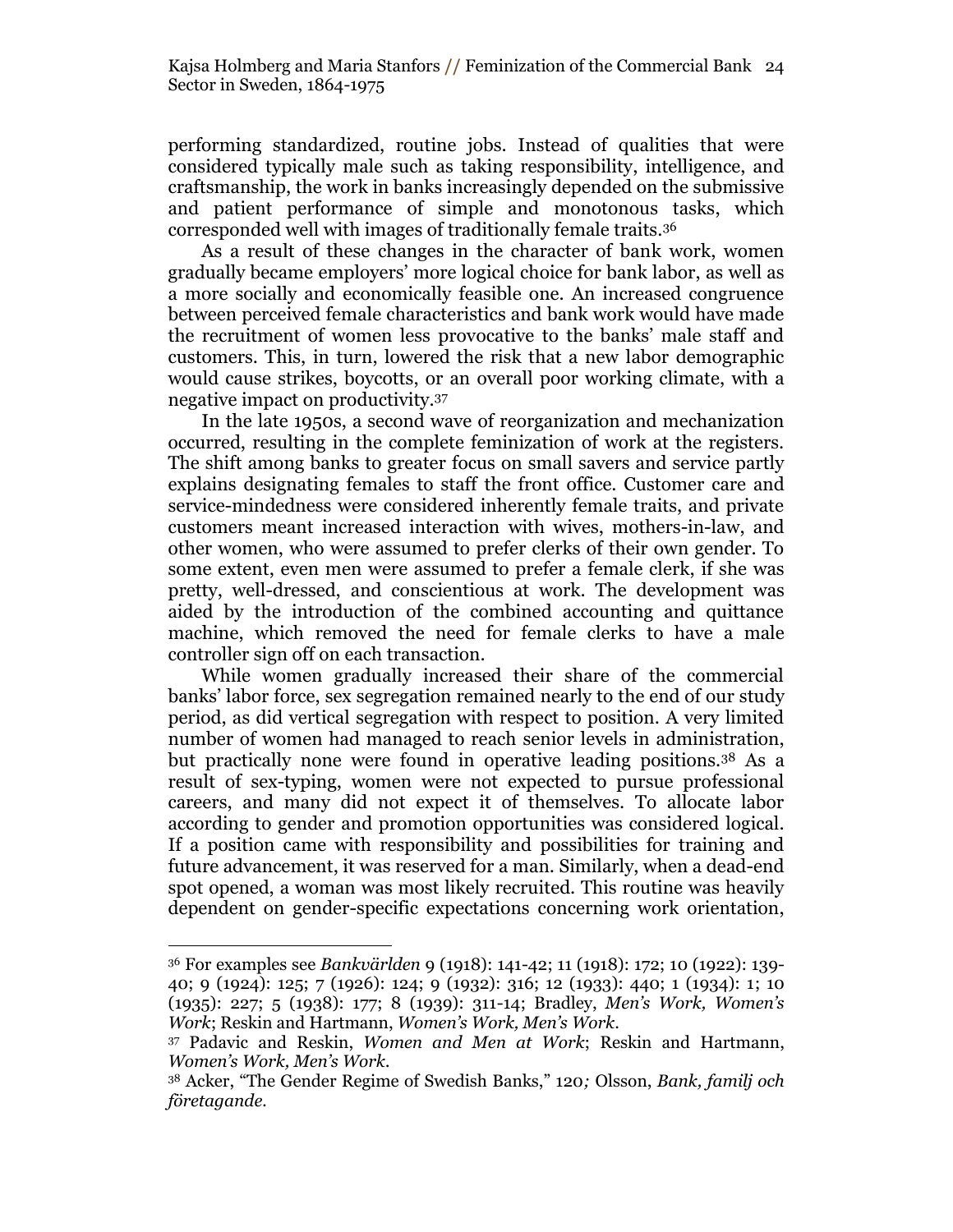and is a good example of statistical discrimination at work. In the event that women refuted expectations and stayed at the job, it was assumed that they happily performed the same task decade after decade; they were viewed as competent "but not pushy and ambitious."<sup>39</sup> During our entire study period, female bank employees were generally performing subordinate, routine work at a low wage, outside the competition for upward career mobility.<sup>40</sup>

The career paths of Alida Rossander and Hedvig Aréhn in the 1860s were in many ways representative of those of the thousands of women in commercial banking during the century to come. Hedvig left the bank shortly after employment when presented with an opportunity to marry, whereas Alida stayed at her post. Entering the bank as a bookkeeper, she retired from the same position twenty-four years later.<sup>41</sup>

#### *Cultural explanations for feminization*

Profound changes in the character of work and a changing gender composition of the labor force did not leave the male members of the bank corps unaffected. Women are not only commonly assigned tasks considered of low status and importance; tasks are perceived this way largely because women perform them, which makes the devaluation of women's work a self-perpetuating process.<sup>42</sup> Thus a possible explanation for feminization is that commercial banks lost their appeal as a workplace to male workers.

That feminization is almost always preceded by reorganization, degradation, or technical transformation in the concerned occupation is an argument often pursued by feminist theorists. Men are considered to have the first pick of professions, and women are left with the jobs that men do not particularly want. The introduction of new tasks and levels in the occupational hierarchy, therefore, is seen as an opening for women, because they can be employed at the new lower end without coming into direct competition with men. This circumstance is assumed to lower male resistance to female recruitment. The same mechanism is considered to be at work when new, presumably better and more skilled, employment opportunities arrive for men in other sectors, causing them to move and leave their old jobs behind for women.<sup>43</sup>

In line with the feminist prediction, the commercial bank sector experienced a marked loss of status in the eyes of male staff during the

<sup>39</sup> Christina R., "Kvinnorna och bankarbetet," 456.

<sup>40</sup> These deeply rooted views on male and female characteristics and corresponding appropriate career trajectories also would have been instrumental in the sustained rationale for the use of women as buffer labor.

<sup>41</sup> *Sveriges Bankmatrikel*, 1886-1951.

<sup>42</sup> Padavic and Reskin, *Women and Men at Work.*

<sup>43</sup> Bradley, *Men's Work, Women's Work*; Padavic and Reskin, *Women and Men at Work.*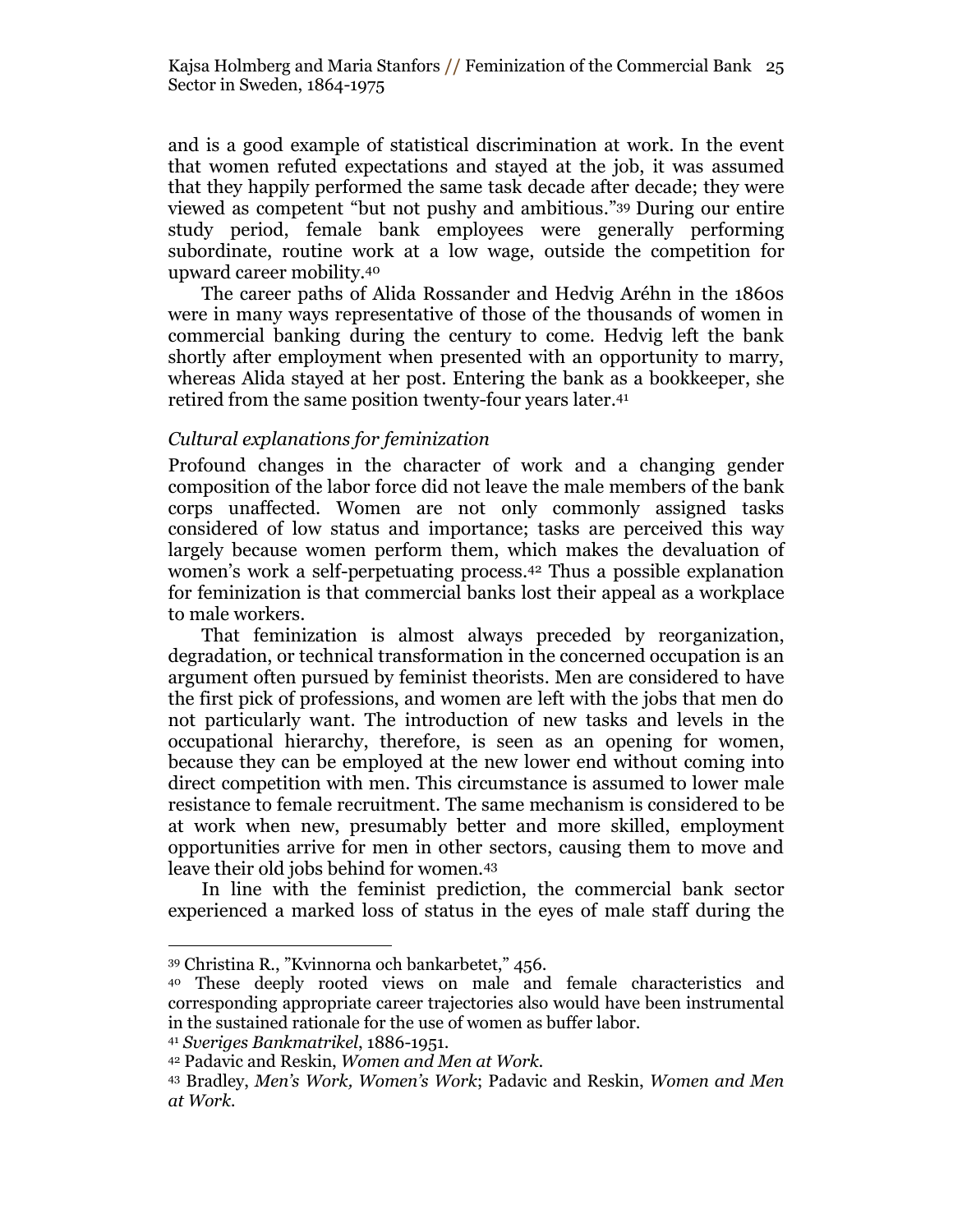first period of feminization, especially around the 1910s. The main reason was the change in the character of work, which was generally perceived to have made the occupation less demanding, rewarding, and promising. In the words of the bank tellers' union, the male employee who used to be jack-of-all-trades, performing a "personal and responsible" job, had been degraded to a "cog in a machinery." Rather than a place for young men to jumpstart their careers, the bank sector was increasingly seen as a dead end. In combination with falling real wages during the late 1910s and a hollowing of employment security and promotion opportunities, the bank sector even experienced labor flight for a few years toward the end of the Great War.<sup>44</sup>

The fact that the introduction of new jobs or positions facilitates feminization could also explain the strong correlation between feminization and the physical growth of the commercial bank sector. When banks expanded their staff, women increased their share without necessarily replacing any men. This, in turn, begs the question whether the change in the character of bank work that made women a more natural choice of bank labor during the early twentieth century also played a part in the slump in the feminization rate during the interwar period. Not only did recruitment slow, but the character of work was also consolidated. Thus, female entry into the sector would increasingly have had to be not only at the expense of male labor, but also of the deeply rooted practice of male workers performing male tasks.

## **A Queue-Theoretical Synthesis of Explanations**

 $\overline{a}$ 

Barbara Reskin first applied queue theory to the study of feminization as a synthesis of the economic, institutional, and cultural explanations. According to Reskin, both employers and labor continuously rank each other according to their preferences. The result is queues, through which the most attractive laborers get the most attractive jobs and vice versa. Tradition, conceptions about gender roles, assumptions about women's lower productivity and higher absence from work, and male employers' desire to retain male dominance in society, Reskin argues, lead employers generally to prefer male labor. However, workers of both sexes tend to rank jobs according to the same principles: pay, employment security, and work conditions. If men as a favored group leave a certain job, women are thus usually willing to step in.

According to Reskin, employers generally change their ranking of labor for one of three reasons: first, the demand for preferred labor cannot

<sup>44</sup> *Bankvärlden* 3 (1918): 41; 9 (1919): 158; 4 (1920): 6; quotes at 5 (1920): 77; 8 (1921): 118; 8 (1924): 112; 10 (1926): 184; 9 (1929): 205; 1 (1933): 17; Palmquist, *Segrande samverkan;* Svenska Bankmannaföreningen, *Svenska Bankmannaföreningen, 1887-1937: En återblick vid 50-årsjubileet* [The Swedish Bank Tellers' Union, 1887-1937: A Retrospect at the 50-year Jubilee] (Stockholm, 1937).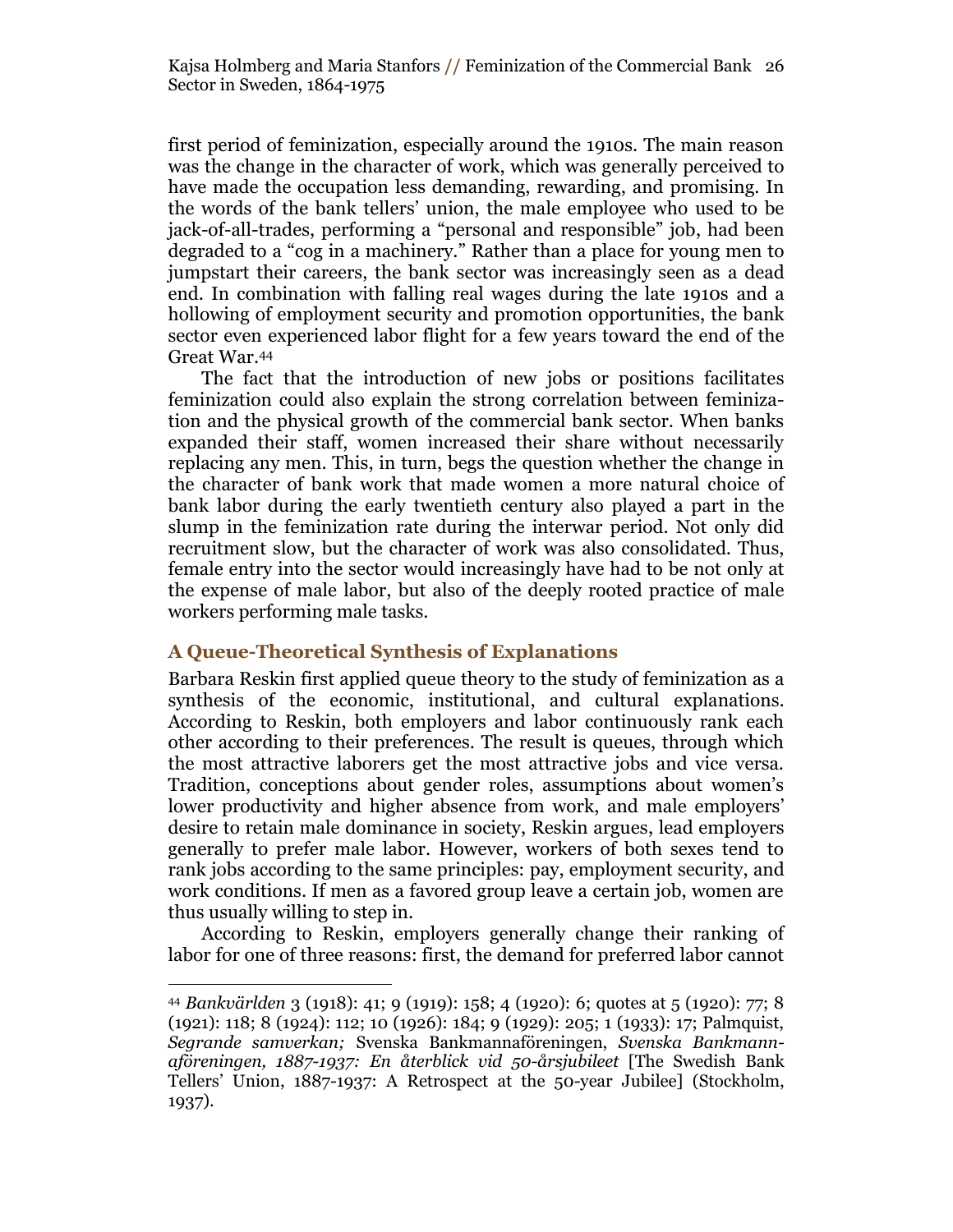be met (more often because of the lack of interest on behalf of the preferred group of workers rather than an absolute shortage of labor); second, when employers change their attitudes, for either ideological or economic reasons; third, when radical shifts in the composition of the labor force influence employers' ability to discriminate: the larger a certain group's part in the total labor force, the harder it is to discriminate or mistreat them. 45

Reskin's model corresponds well to the development of feminization in the Swedish commercial bank sector. The periods of costly expansion during the 1910s and 1960s are likely to have motivated changes in the employers' attitudes about female labor. Throughout our study period, women also increased their share of the total labor force, making them increasingly difficult to ignore. Finally, the commercial bank sector experienced a pronounced degradation in the eyes of its traditional male staff beginning in the early twentieth century. This massive discontent and, to some extent, departure of the traditional male employees did not translate into a contraction of the sector, because there were other groups willing to step in, including women. Working-class people were another. Our findings contrast with the conventional wisdom that a workplace loses status as a result of an increased female presence. Instead, loss of status is found to have preceded and enabled feminization.<sup>46</sup>

Even in the face of uncertain employment security, falling relative wages, and structural discrimination, the banks had no difficulties in attracting female labor. Rather, hundreds of women abstained from or postponed marriage in order to retain their positions in the banks, though they would have been able to combine work and married life in other workplaces. The eagerness of women to become bank tellers at the same time that men considered the profession a dead end must be understood in light of the limited labor market opportunities for women during the first half of the twentieth century. From a female perspective, administrative work in the commercial banks was both more prestigious and attractive than the feasible alternatives such as domestic or industrial work.

## **Conclusion**

 $\overline{a}$ 

We have shown that the feminization of the Swedish commercial bank sector progressed through three periods, with the 1910s and the 1960s being peak eras for increases and the 1920s as a dismal decade when the female labor share was reduced. Although explanations for this complex development are tentative, we conclude that economic, institutional, and cultural factors all played instrumental parts in feminization. Moreover, the elements interact and vary in importance over time, a finding that

<sup>45</sup> Rosabeth M. Kanter, *Women and Men of the Corporation* (New York, 1977); Reskin and Roos, *Job Queues, Gender Queues.*

<sup>&</sup>lt;sup>46</sup> See Holmberg, "Feminization of the Swedish Bank Sector, 1910-1939."